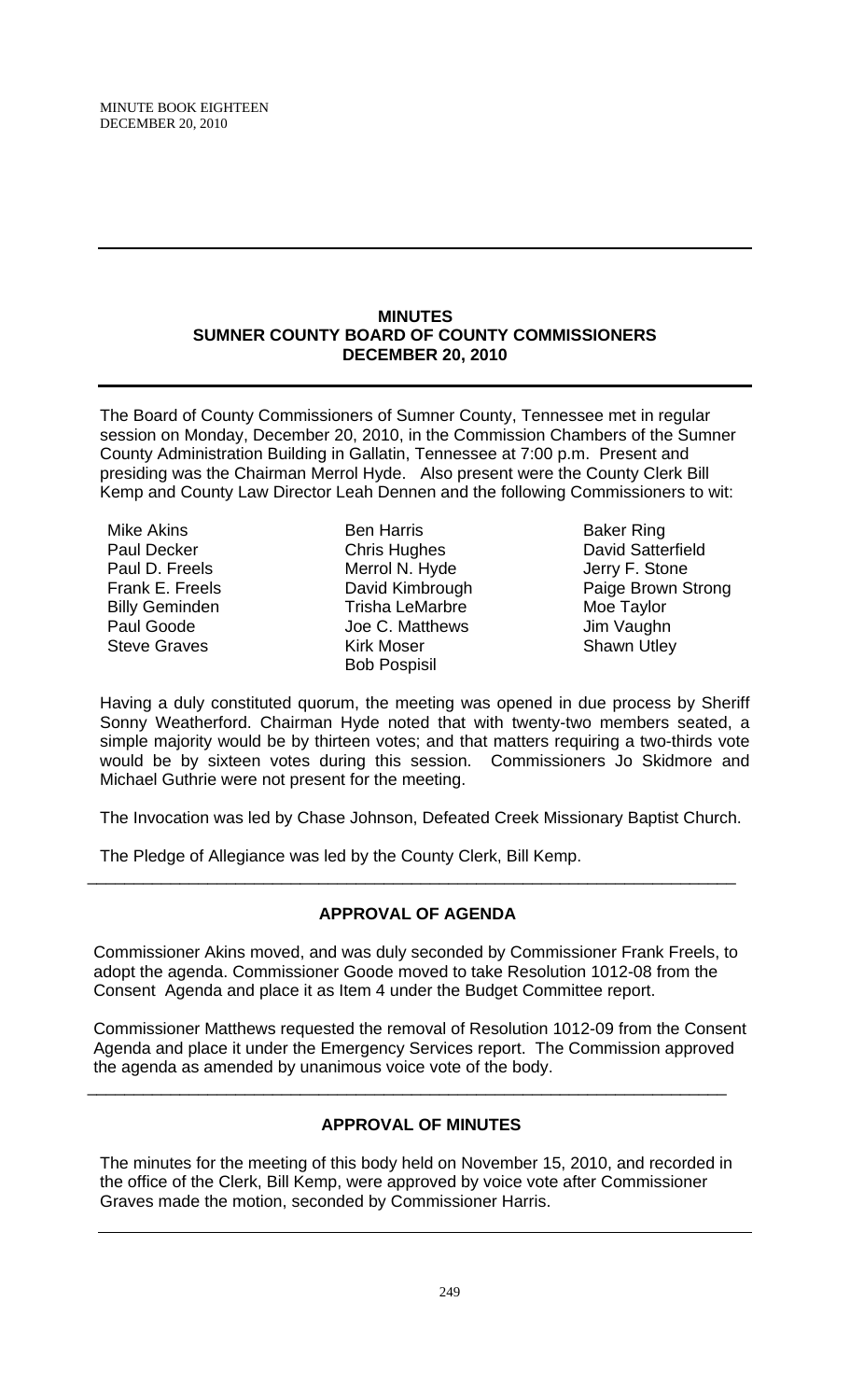The minutes for the meeting of this body held on November 22, 2010, and recorded in the office of the Clerk, Bill Kemp, were approved by voice vote after Commissioner Akins made the motion, seconded by Commissioner Graves.

# **RECOGNITION OF THE PUBLIC**

 Chairman Hyde opened the floor to allow the public to speak concerning any matter on the agenda. With no one wishing to speak, recognition of the public was closed.

\_\_\_\_\_\_\_\_\_\_\_\_\_\_\_\_\_\_\_\_\_\_\_\_\_\_\_\_\_\_\_\_\_\_\_\_\_\_\_\_\_\_\_\_\_\_\_\_\_\_\_\_\_\_\_\_\_\_\_\_\_\_\_\_\_\_\_\_\_

# **REPORT OF THE CHAIR**

County Executive Anthony Holt introduced the following resolution:

# **A RESOLUTION HONORING KATIE LEGGE**

**WHEREAS,** Miss Katie Legge, a rising senior at Portland High School captured the Championship of the 86<sup>th</sup> Annual Tennessean/Metro Parks Schooldays Golf Tournament by a 2-and-1 victory; and

 **WHEREAS,** Miss Legge is an outstanding golfer who has demonstrated the outcome of hard work and dedication; and

**WHEREAS,** Miss Katie Legge is a positive role model for all persons, both young and old and through her efforts is an inspiration to those around her and has brought honor upon herself, her school and county; and

**NOW, THEREFORE BE IT RESOLVED** by the Sumner County Board of County Commissioners meeting in regular session on this the  $20<sup>th</sup>$  day of December, 2010, that this body does hereby congratulate and commend Miss Katie Legge for her outstanding achievement; and

**BE IT FURTHER RESOLVED** that this resolution shall be spread on the minutes of this body and the Clerk is to furnish a copy of this resolution to Miss Katie Legge.

\_\_\_\_\_\_\_\_\_\_\_\_\_\_\_\_\_\_\_\_\_\_\_\_\_\_\_\_\_\_\_\_\_\_\_\_\_\_\_\_\_\_\_\_\_\_\_\_\_\_\_\_\_\_\_\_\_\_\_\_\_\_\_\_

Upon motion of Commissioner Utley, seconded by Commissioner Geminden, the Commission voted to honor Ms. Legge with a Certificate of Recognition.

\_\_\_\_\_\_\_\_\_\_\_\_\_\_\_\_\_\_\_\_\_\_\_\_\_\_\_\_\_\_\_\_\_\_\_\_\_\_\_\_\_\_\_\_\_\_\_\_\_\_\_\_\_\_\_\_\_\_\_\_\_\_\_\_\_\_\_\_\_\_\_\_\_\_

Commissioner Matthews introduced the following resolution:

### **A RESOLUTION HONORING MICHAEL TAGERT**

**WHEREAS,** Mr. Michael Tagert of the Gallatin Volunteer Fire Department was at the right place and right time on October 16, 2010 at Fall Creek Falls State Park when a 35-pound boulder hit 2 year old Caleb Brown in the back of the head; and

 **WHEREAS,** Michael Tagert, just shy of a month, completing his emergency medical technical degree, heroically stepped in to assist this injured infant and by his efforts saved the life of this child; and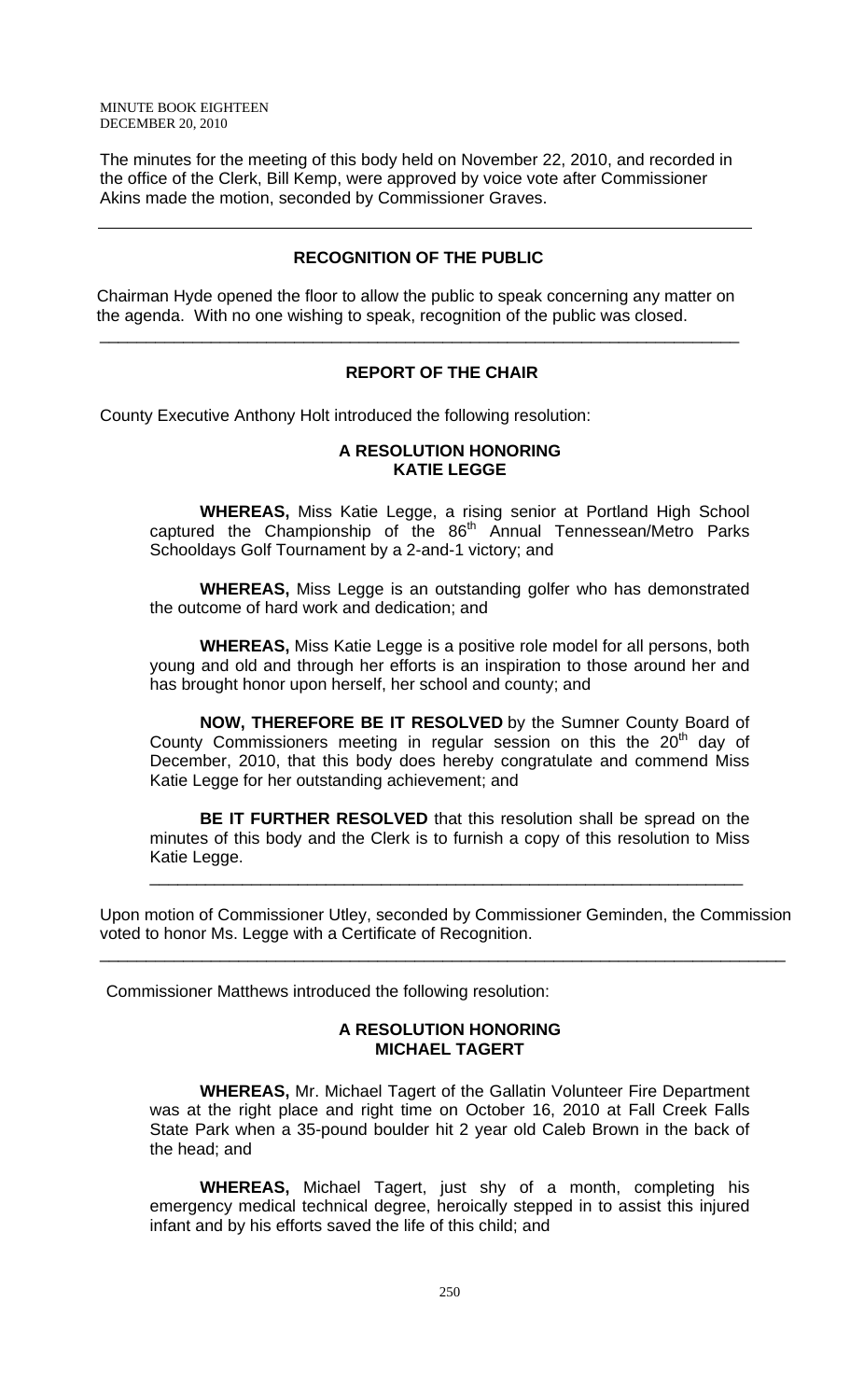**WHEREAS,** Michael Tagert has dedicated his life to help others in need of emergency care, and by his continuing education will be available to help persons with medical needs; and

**WHEREAS,** by his outstanding efforts Michael Tagert has touched the lives of countless citizens and thanks to his dedication, our county and community is a better place to live.

**NOW, THEREFORE BE IT RESOLVED** by the Sumner County Board of County Commissioners meeting in regular session on this the  $20<sup>th</sup>$  day of December, 2010, that this body does hereby congratulate and commend Mr. Michael Tagert for this honor and commend him not only for his quick actions to save this one life but his outstanding service that he has given and continues to give, as well as his dedication and commitment to this community; and

**BE IT FURTHER RESOLVED** that this resolution shall be spread on the minutes of this body and the Clerk is to furnish a copy of this resolution to Mr. Michael Tagert.

\_\_\_\_\_\_\_\_\_\_\_\_\_\_\_\_\_\_\_\_\_\_\_\_\_\_\_\_\_\_\_\_\_\_\_\_\_\_\_\_\_\_\_\_\_\_\_\_\_\_\_\_\_\_\_\_\_\_\_\_\_\_\_\_

Upon motion of Commissioner Matthews, seconded by Commissioner Pospisil, the Commission voted to honor Mr. Tagert with a Certificate of Recognition.

\_\_\_\_\_\_\_\_\_\_\_\_\_\_\_\_\_\_\_\_\_\_\_\_\_\_\_\_\_\_\_\_\_\_\_\_\_\_\_\_\_\_\_\_\_\_\_\_\_\_\_\_\_\_\_\_\_\_\_\_\_\_\_\_\_

Commissioner Vaughn introduced the following resolution:

## **A RESOLUTION HONORING DAWN TOMLIN**

 **WHEREAS,** in our County, we have many people who work tirelessly to aid those in need and one such person who works to help those who cannot advocate for themselves is animal advocate Dawn Tomlin; and

**WHEREAS,** Dawn Tomlin has been recognized for organizing and operating the Sumner Spay Neuter Alliance's free spay neuter transport service; and

**WHEREAS,** Dawn Tomlin has organized the transport of over 500 cats and dogs from Sumner County to low-cost spay neuter clinics either in Lebanon or Franklin, Kentucky and through her efforts touched the lives of countless animals and people; and

**WHEREAS,** Dawn currently serves as Vice President of the Sumner Spay Neuter Alliance, has been a past volunteer for other nonprofit animal shelters, and she was selected as the August, 2010 "Hero of the Month" for the Sumner County Animals.com website for her contributions.

**NOW, THEREFORE BE IT RESOLVED** by the Sumner County Board of County Commissioners meeting in regular session on this the  $20<sup>th</sup>$  day of December, 2010 that this body does hereby express its appreciation and gratitude for many years of service and dedication of Dawn Tomlin and this body urges all the citizens of Sumner County to acknowledge the contributions and accomplishments made by Dawn Tomlin to Sumner County and thousands of homeless animals; and

**BE IT FURTHER RESOLVED** that this resolution shall be spread on the minutes of this body and the Clerk is to furnish a copy of this resolution to Dawn Tomlin.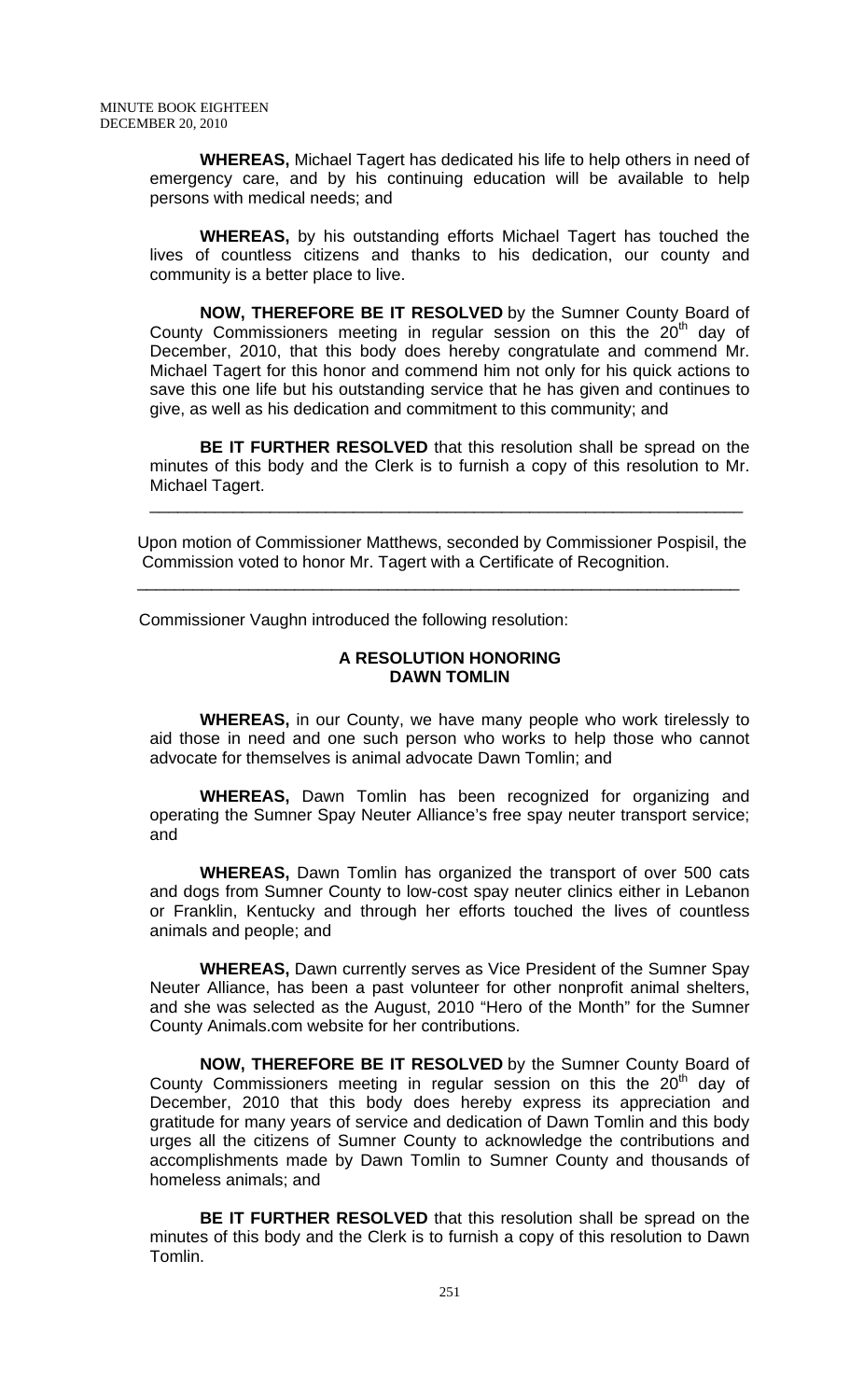Upon motion of Commissioner Vaughn, seconded by Commissioner Matthews, the Commission voted to honor Ms. Dawn Tomlin with a Certificate of Recognition.

 $\overline{\phantom{a}}$  , and the contribution of the contribution of the contribution of the contribution of the contribution of  $\overline{\phantom{a}}$ 

\_\_\_\_\_\_\_\_\_\_\_\_\_\_\_\_\_\_\_\_\_\_\_\_\_\_\_\_\_\_\_\_\_\_\_\_\_\_\_\_\_\_\_\_\_\_\_\_\_\_\_\_\_\_\_\_\_\_\_\_\_\_\_\_

Commissioner Goode introduced the following resolution:

# **A RESOLUTION HONORING THE MERROL HYDE MAGNET SCHOOL ROBOTICS TEAM**

 **WHEREAS,** the Merrol Hyde Magnet School Robotics Team competed in and won the East Coast Regional Competition; and

**WHEREAS,** the team lead by faculty advisory Mike Marsh and Tom Strother, have worked tirelessly to prepare and compete in the innovative competition; and

**WHEREAS,** the Merrol Hyde Magnet School Robotics Team are to be commended on their diligent efforts, hard work and accomplishments which have brought honor not only to themselves but to their school and this county; and

**WHEREAS,** the countless skills these students have learned and the advancements made could one day be used to aid others in many ways and for their pioneering efforts they should be commended and congratulated.

**NOW, THEREFORE BE IT RESOLVED** by the Sumner County Board of County Commissioners meeting in regular session on this the  $20<sup>th</sup>$  day of December, 2010, that this body does hereby congratulate the Merrol Hyde Magnet School Robotics Team for their outstanding achievement; and

**BE IT FURTHER RESOLVED** that this resolution is to be spread on the minutes of this body and the Clerk is to furnish a copy of this resolution to the Merrol Hyde Magnet School Robotics Team.

\_\_\_\_\_\_\_\_\_\_\_\_\_\_\_\_\_\_\_\_\_\_\_\_\_\_\_\_\_\_\_\_\_\_\_\_\_\_\_\_\_\_\_\_\_\_\_\_\_\_\_\_\_\_\_\_\_\_\_\_\_\_\_\_

 Upon motion of Commissioner Goode, seconded by Commissioner LeMarbre, the Commission voted to honor the team with a Certificate of Recognition.

# **REPORT FROM COUNTY OFFICIALS**

 $\overline{\phantom{a}}$  ,  $\overline{\phantom{a}}$  ,  $\overline{\phantom{a}}$  ,  $\overline{\phantom{a}}$  ,  $\overline{\phantom{a}}$  ,  $\overline{\phantom{a}}$  ,  $\overline{\phantom{a}}$  ,  $\overline{\phantom{a}}$  ,  $\overline{\phantom{a}}$  ,  $\overline{\phantom{a}}$  ,  $\overline{\phantom{a}}$  ,  $\overline{\phantom{a}}$  ,  $\overline{\phantom{a}}$  ,  $\overline{\phantom{a}}$  ,  $\overline{\phantom{a}}$  ,  $\overline{\phantom{a}}$ 

 By motion of Commissioner Pospisil, seconded by Commissioner Taylor, the commissioners approved unanimously the filing as received of the following reports: County Investments, County General Fund, County Debt Service Fund, County Highway Fund, County Capital Outlay Fund, School General Purpose Fund, School Federal Projects Fund, School Food Service Fund, Employee Health Insurance Trust Fund, Employee Dental Insurance Trust Fund, Casualty Insurance Trust Fund, County Trustee Funds, Special Reports: County Dental Insurance Claim Payments, County Health Insurance Claim Payments, County Property Tax Collections, County EMS Billing/Collections/Balances, County Sales Tax Collections, County Wheel Tax Collections, County Tax Rates/Property Values and County School Loan Program Rates. Approval of the filing of these records does not certify to the accuracy of the documents.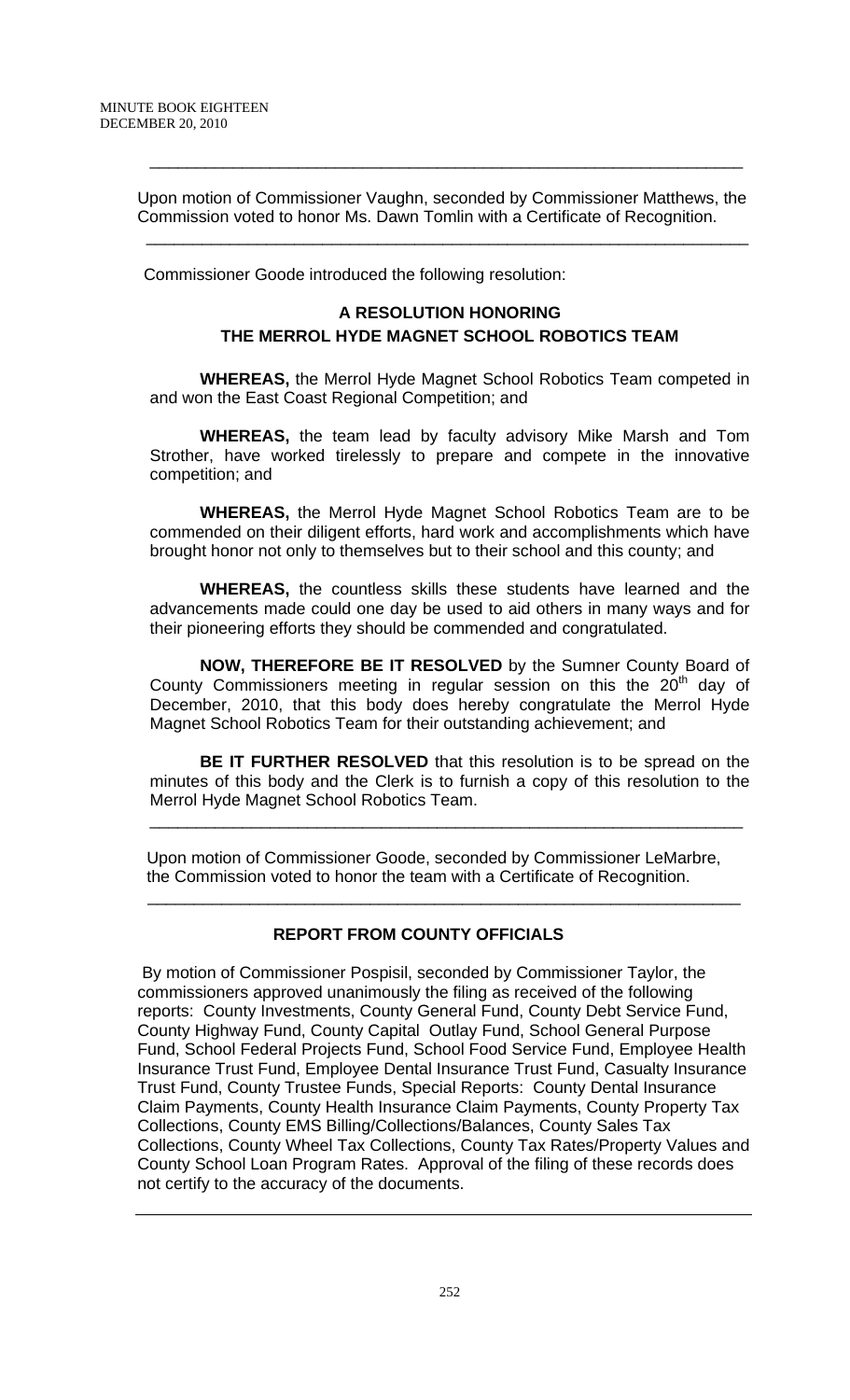Chairman Hyde introduced the following resolution:

#### **1012-NOT A RESOLUTION TO APPROVE AND ACCEPT APPLICATIONS FOR NOTARY PUBLIC POSITIONS AND PERSONAL SURETY GUARANTORS**

 **WHEREAS,** according to the law of the State of Tennessee, an individual must apply for the office of notary public in the county of residence, or of their principal place of business; and

 **WHEREAS**, state statute requires personal sureties making bonds for Notaries publics to be approved by the Sumner County Commission; and

 **WHEREAS,** said applicant must be approved by the County Commission assembled; and

 **–––––––––––––––––––––––––––––––––––––––––––––––––––––––––**

 **WHEREAS,** Bill Kemp, Sumner County Clerk, has certified according to the records of his office that the persons named on the attached listing labeled "SUMNER COUNTY NOTARY PUBLIC APPLICATIONS and SURETY GUARANTORS" have duly applied for the positions so sought; and

## **BE IT FURTHER RESOLVED THAT THIS TAKE EFFECT FROM AND AFTER PASSAGE.**

JULIE A ADAMS HELEN JONES MARY ALLMAN BEVERLY A JONES JANICE D ANDREWS JESSICA KIMBRO AMY C. ARNOLD JEFFREY C. KOVALSKI JULIE BERRYMAN DIANNE LAW DEBRA L BILBREY JENNIFER MCEWEN MISTY BOWLING CAROLYN D PARKER MISTY L BRIGHAM REBECCA J PERRY MELINDA A BUTLER HEATHER PETROCCI

#### **LIST OF NOTARIES PUBLIC**

SARAH CALLIS BRANDON RADOSH KAREN S CLARK AMY L RAY JENNIFER COLLIGAN SHARON J STOREY TRUDY G CRAFTON ELIZABETH PAIGE BROWN STRONG ROSIE JANE DOWNS ROBIN L. TAYLOR DARLENE ELMORE CHARLES H WILKINSON RANDALL EDWARD HELD L WIX DIANE HINSON CHARLES WOODALL WALEED W IBRAHIM KIMBERLY J WRIGHT

Commissioner Brown Strong declared an indirect conflict and did not vote on the matter. Upon motion of Commissioner Moser, seconded by Commissioner Pospisil, voting was recorded in the following manner:

| Akins     |   | Taylor          | Y | Geminden      |  |
|-----------|---|-----------------|---|---------------|--|
| Utley     | V | Graves          | Y | Satterfield   |  |
| F. Freels | V | <b>Matthews</b> | Y | <b>Harris</b> |  |
| Ring      | v | Vaughn          | Y | LeMarbre      |  |
| Moser     | v | Decker          | Y | Hyde          |  |
| Hughes    | v | Kimbrough       | Y | Goode         |  |
| P. Freels |   | <b>Stone</b>    | А | Pospisil      |  |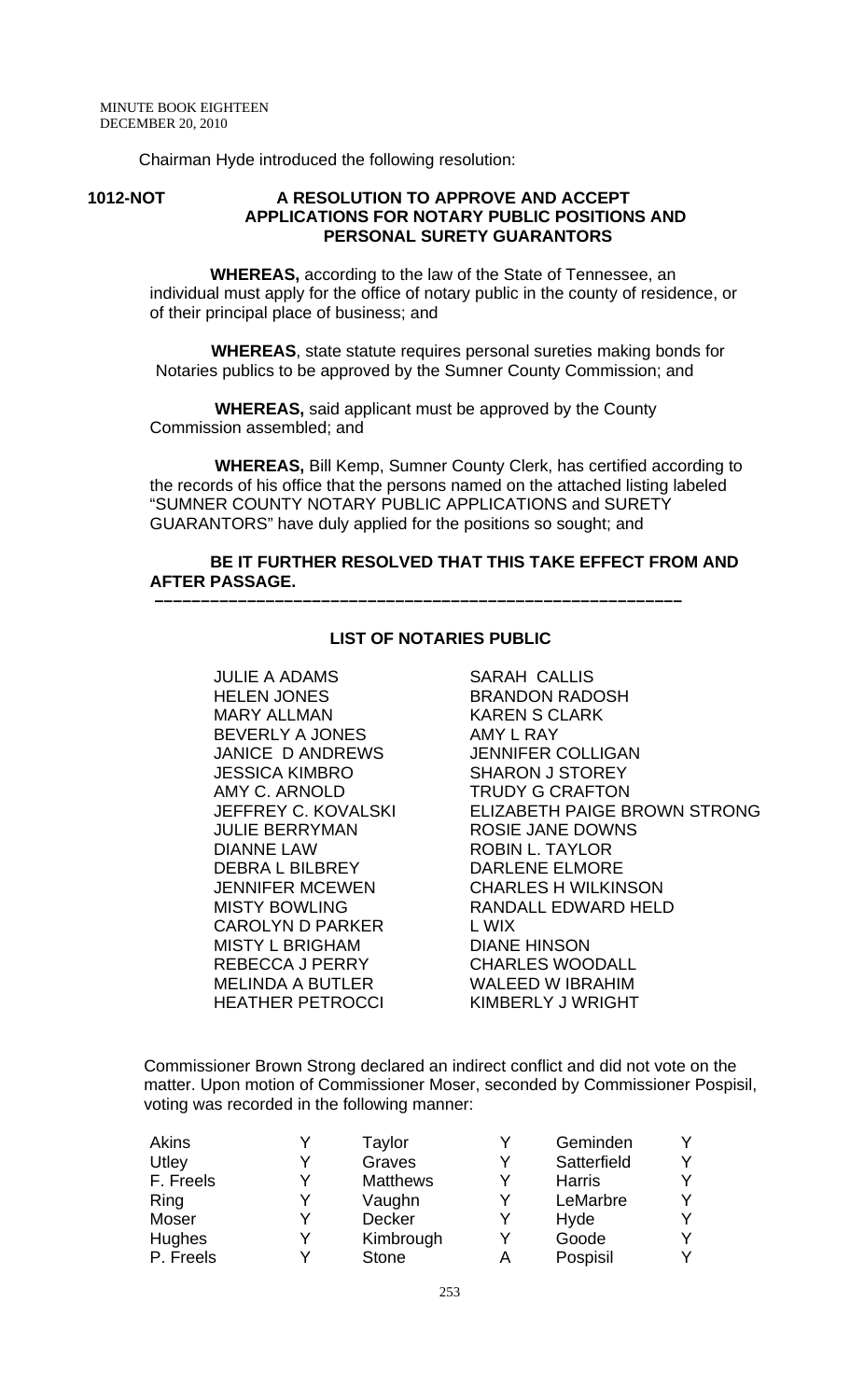1012-NOTARY Yes: 20 No: 0 Abs: 1 07:25 PM

Chairman Hyde declared the election of Notaries Public by the body.

# **COMMITTEE ON COMMITTEES**

 $\overline{\phantom{a}}$  , and the contribution of the contribution of the contribution of the contribution of the contribution of the contribution of the contribution of the contribution of the contribution of the contribution of the

Commissioner Stone stated that the Committee on Committees recommended the appointments of John Berwind and Dr. Bill Taylor to serve on the Sumner County Airport Authority. Upon motion of Commissioner Stone, seconded by Commissioner Goode, the Commission voted to approve John Berwind and Bill Taylor to serve on the Authority.

 Commissioner Stone announced the County Executive's recommendation of commissioners Chris Hughes and David Satterfield to serve on the Sumner County Planning Commission. Commissioner Satterfield declined the nomination. Commissioner Stone moved, seconded by Commissioner LeMarbre, to approve. The Commission voted to appoint Commissioner Hughes to the Planning Commission.

 Commissioner Stone stated that the Committee on Committees recommended the re-appointment of Terry Fisher on the Health and Safety Board. Commissioner Stone moved, seconded by Commissioner Taylor, to approve the re-appointment of Mr. Fisher to the Health and Safety Board. The motion carried.

 Commissioner Stone brought forth the County Executive's recommendations of Paul D. Freels, Bob Pospisil and Ben Harris to serve on the Emergency 911 Board. Upon motion of Commissioner Stone, seconded by Commissioner Frank Freels, the Commission voted to approve the recommendations of Commissioners Paul Freels, Harris and Pospisil to serve on the Board.

 Upon motion of Commissioner Goode, seconded by Commissioner Matthews, the Commission voted to appoint the following to the Financial Management Committee: Commissioners Hyde, Kimbrough, Frank Freels and Goode.

 The following appointments for next month were announced as follows: County Public Records Commission Sumner County Regional Planning Commission Agricultural Extension Service

### **HIGHWAY COMMISSION**

There was no report from the Highway Commission.

# **EDUCATION COMMITTEE**

**\_\_\_\_\_\_\_\_\_\_\_\_\_\_\_\_\_\_\_\_\_\_\_\_\_\_\_\_\_\_\_\_\_\_\_\_\_\_\_\_\_\_\_\_\_\_\_\_\_\_\_\_\_\_\_\_\_\_\_\_\_\_\_\_\_\_\_\_\_** 

\_\_\_\_\_\_\_\_\_\_\_\_\_\_\_\_\_\_\_\_\_\_\_\_\_\_\_\_\_\_\_\_\_\_\_\_\_\_\_\_\_\_\_\_\_\_\_\_\_\_\_\_\_\_\_\_\_\_\_\_\_\_\_\_\_\_\_\_

 Commissioner Decker stated that action by the Education Committee would be reported under the Budget and Consent agendas.

**\_\_\_\_\_\_\_\_\_\_\_\_\_\_\_\_\_\_\_\_\_\_\_\_\_\_\_\_\_\_\_\_\_\_\_\_\_\_\_\_\_\_\_\_\_\_\_\_\_\_\_\_\_\_\_\_\_\_\_\_\_\_\_\_\_\_\_\_\_** 

# **GENERAL OPERATIONS COMMITTEE**

There was no report from the General Operations Committee.

# **EMERGENCY SERVICES COMMITTEE**

**\_\_\_\_\_\_\_\_\_\_\_\_\_\_\_\_\_\_\_\_\_\_\_\_\_\_\_\_\_\_\_\_\_\_\_\_\_\_\_\_\_\_\_\_\_\_\_\_\_\_\_\_\_\_\_\_\_\_\_\_\_\_\_\_\_\_\_\_\_**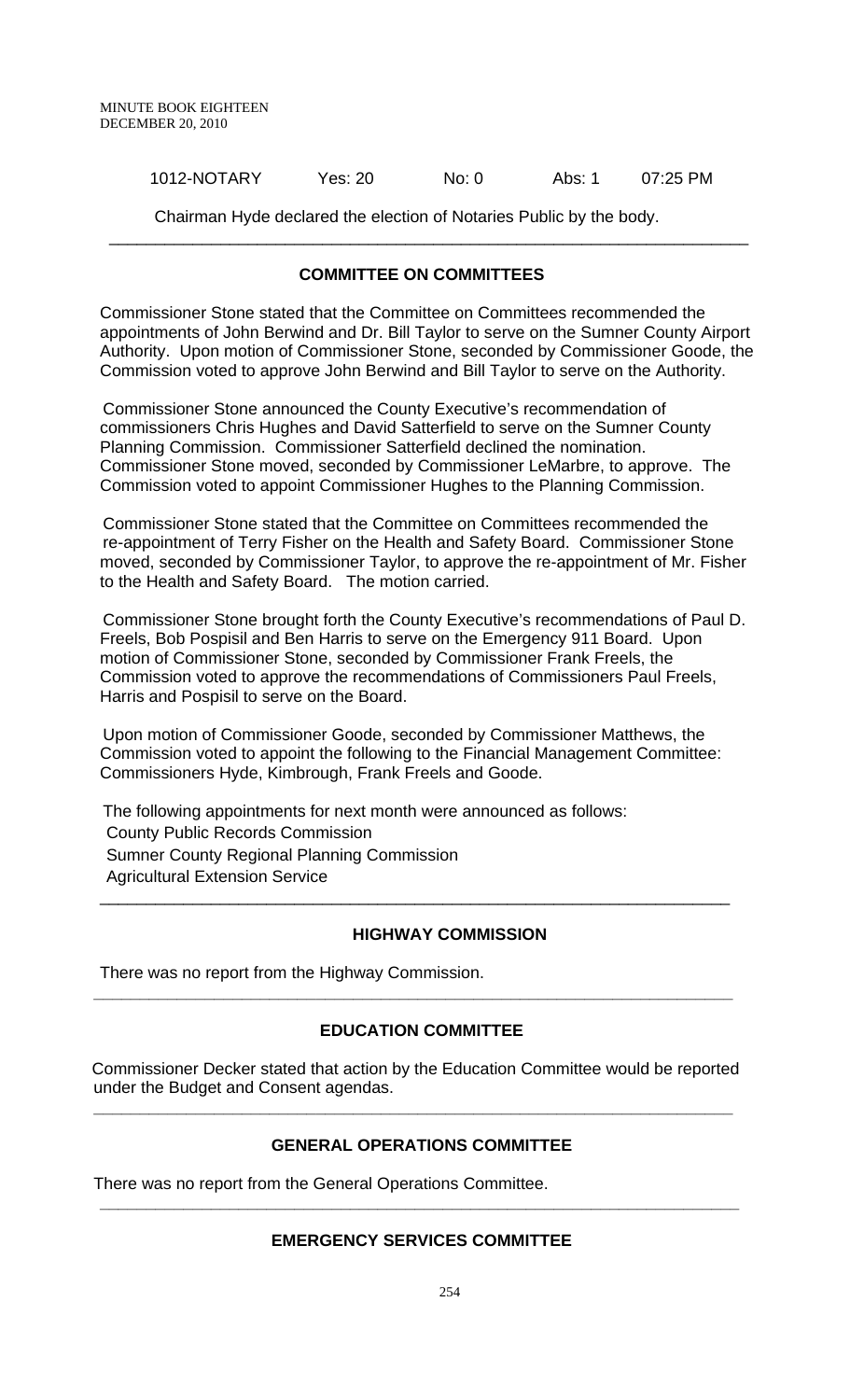Commissioner Vaughn introduced the following resolution and moved for approval. Commissioner Matthews seconded by the motion.

#### **1012-09 A RESOLUTION APPROPRIATING \$106,130.77 TO THE BUDGET OF EMERGENCY MEDICAL SERVICES FROM THE COUNTY GENERAL FUND RESERVE FOR EXPANSION OF AMBULANCE SERVICES**

**BE IT RESOLVED** from the Sumner County Board of County Commissioners meeting in regular session on this the  $20<sup>th</sup>$  day of December, 2010 that this body does hereby appropriate \$106,130.77, from the County General Fund Reserve to the budget of Emergency Medical Services for salary and benefits (\$91,630.77) and equipment needs (\$14,500.00) as shown on the attached schedule in order to expand ambulance services in the Portland area and aid overall services countywide.

\_\_\_\_\_\_\_\_\_\_\_\_\_\_\_\_\_\_\_\_\_\_\_\_\_\_\_\_\_\_\_\_\_\_\_\_\_\_\_\_\_\_\_\_\_\_\_\_\_\_\_\_\_\_\_\_\_\_\_\_\_\_\_\_

The electronic vote was recorded in the following manner:

| <b>Akins</b> |                | Taylor              |          | Geminden      |   |
|--------------|----------------|---------------------|----------|---------------|---|
| Utley        | Y              | Graves              | Y        | Satterfield   | Y |
| F. Freels    |                | <b>Matthews</b>     | Y        | <b>Harris</b> | Y |
| Ring         | Y              | <b>Brown Strong</b> | Y        | Vaughn        | Y |
| LeMarbre     | Y              | Moser               | Y        | <b>Decker</b> | Y |
| Hyde         |                | <b>Hughes</b>       | Y        | Kimbrough     | Y |
| Goode        | Y              | P. Freels           | Y        | <b>Stone</b>  | v |
| Pospisil     |                |                     |          |               |   |
| 1012-09      | <b>Yes: 22</b> | No: 0               | Abs: $0$ | 07:34 PM      |   |

Chairman Hyde declared the Resolution 1012-09 approved by the body. **\_\_\_\_\_\_\_\_\_\_\_\_\_\_\_\_\_\_\_\_\_\_\_\_\_\_\_\_\_\_\_\_\_\_\_\_\_\_\_\_\_\_\_\_\_\_\_\_\_\_\_\_\_\_\_\_\_\_\_\_\_\_\_\_\_\_\_\_\_** 

### **PUBLIC SERVICES COMMITTEE**

There was no report from the Public Services Committee.

### **LEGISLATIVE COMMITTEE**

Commissioner Pospisil introduced the following resolution:

#### **1012-01 A RESOLUTION SETTING THE REGULAR MEETINGS OF THE SUMNER COUNTY BOARD OF COUNTY COMMISSIONERS DURING THE 2011 CALENDAR YEAR**

 **BE IT RESOLVED** by the Sumner County Board of County Commissioners meeting in regular session on this the  $20<sup>th</sup>$  day of December, 2010 that this body hereby sets its regular meetings at 7:00 p.m. (local time) at the Sumner County Administration Building, 355 North Belvedere Drive, Gallatin, Tennessee, on the following dates in 2010:

| Monday, January 24, (4 <sup>th</sup> Monday) Monday, July 18, (3 <sup>rd</sup> Monday)    |                                                |
|-------------------------------------------------------------------------------------------|------------------------------------------------|
| Monday, February 28, (4 <sup>th</sup> Monday) Monday, August 15, (3 <sup>rd</sup> Monday) |                                                |
| Monday, March 21, (3 <sup>rd</sup> Monday)                                                | Monday, September 19, (3 <sup>rd</sup> Monday) |
| Monday, April 18, (3 <sup>rd</sup> Monday)                                                | Monday, October 17, (3 <sup>rd</sup> Monday)   |
| Monday, May 16, (3 <sup>rd</sup> Monday)                                                  | Monday, November 21, (3 <sup>rd</sup> Monday)  |
| Monday, June 20, (3 <sup>rd</sup> Monday)                                                 | Monday, December 19, (3 <sup>rd</sup> Monday)  |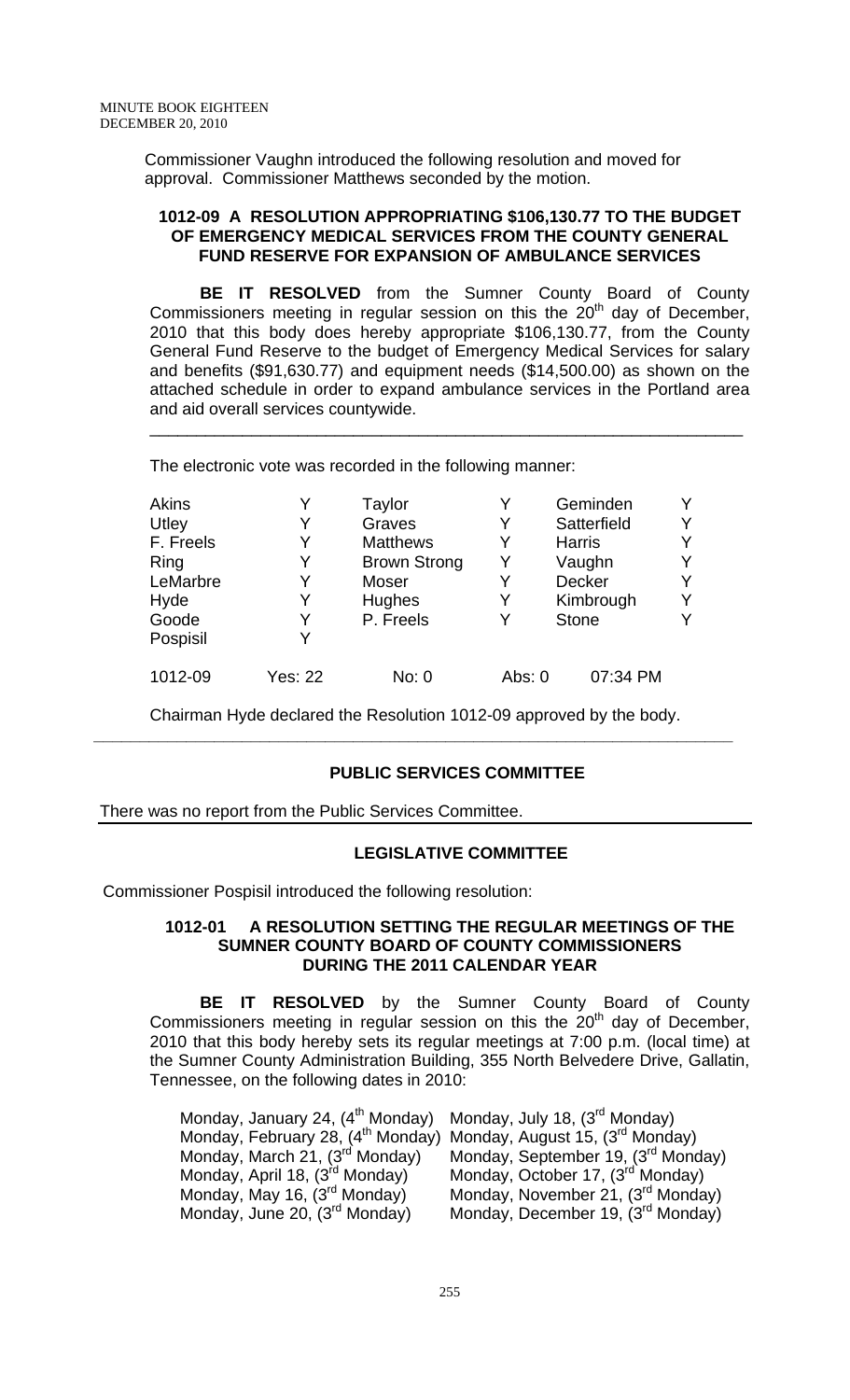**BE IT FURTHER RESOLVED** that this body shall consider at such meetings all matters which may properly be considered at regular meetings of this body; and

**BE IT FURTHER RESOLVED** that the County Clerk is directed to have published the required notice of this resolution.

Upon motion of Commissioner Pospisil, seconded by Commissioner Vaughn, the Commission voted to approve 2011 Commission meeting dates.

\_\_\_\_\_\_\_\_\_\_\_\_\_\_\_\_\_\_\_\_\_\_\_\_\_\_\_\_\_\_\_\_\_\_\_\_\_\_\_\_\_\_\_\_\_\_\_\_\_\_\_\_\_\_\_\_\_\_\_\_\_\_\_\_

Commissioner Pospisil introduced the following resolution and moved for approval. Commissioner Vaughn seconded the motion.

## **1012-02 A RESOLUTION APPOINTING THE JUDICIAL MAGISTRATES OF SUMNER COUNTY**

**BE IT RESOLVED** by the Sumner County Board of County Commissioners meeting in regular session on this the  $20<sup>th</sup>$  day of December, 2010, that this body hereby appoints the following individuals as Judicial Magistrates; and

**BE IT FURTHER RESOLVED** that the Judicial Magistrates shall serve a one year term or until a successor is appointed.

\_\_\_\_\_\_\_\_\_\_\_\_\_\_\_\_\_\_\_\_\_\_\_\_\_\_\_\_\_\_\_\_\_\_\_\_\_\_\_\_\_\_\_\_\_\_\_\_\_\_\_\_\_\_\_\_\_\_\_\_\_\_\_\_

 Downey, William E. Lilly, Rodman G. Gann, Robert J. **Ridings**, Bobby W. Gilbreath, William J. Short, John C. Johnson, Kevin J. Shang Smith, William W. Porter, Erika S.

Ridings, Blane A.

The electronic vote was recorded in the following manner:

| <b>Akins</b> | v              | Taylor              | А      | Geminden      | v |
|--------------|----------------|---------------------|--------|---------------|---|
| Utley        |                | Graves              |        | Satterfield   | Y |
| F. Freels    |                | <b>Matthews</b>     | Y      | <b>Harris</b> | Y |
| Ring         | Y              | <b>Brown Strong</b> | Y      | Vaughn        | Y |
| LeMarbre     |                | Moser               | Y      | <b>Decker</b> | Y |
| Hyde         |                | Hughes              | Y      | Kimbrough     | Y |
| Goode        | Y              | P. Freels           | Y      | <b>Stone</b>  | v |
| Pospisil     | V              |                     |        |               |   |
| 1012-02      | <b>Yes: 21</b> | No: 0               | Abs: 1 | 07:36 PM      |   |

Chairman Hyde declared the Resolution 1012-02 approved by the body.

### **RULES AND PROCEDURES**

\_\_\_\_\_\_\_\_\_\_\_\_\_\_\_\_\_\_\_\_\_\_\_\_\_\_\_\_\_\_\_\_\_\_\_\_\_\_\_\_\_\_\_\_\_\_\_\_\_\_\_\_\_\_\_\_\_\_\_\_\_\_\_\_

Commissioner Brown Strong introduced the following resolution and moved for approval. Commissioner Goode seconded the motion.

**1012-03 A RESOLUTION AMENDING THE STANDING RULES AND PROCEDURES OF THE SUMNER COUNTY BOARD OF COUNTY COMMISSIONERS RULE III, SECTION D, 11 (F), (G), (H), & (I); 12; 13 AND RULE IV, SECTION A**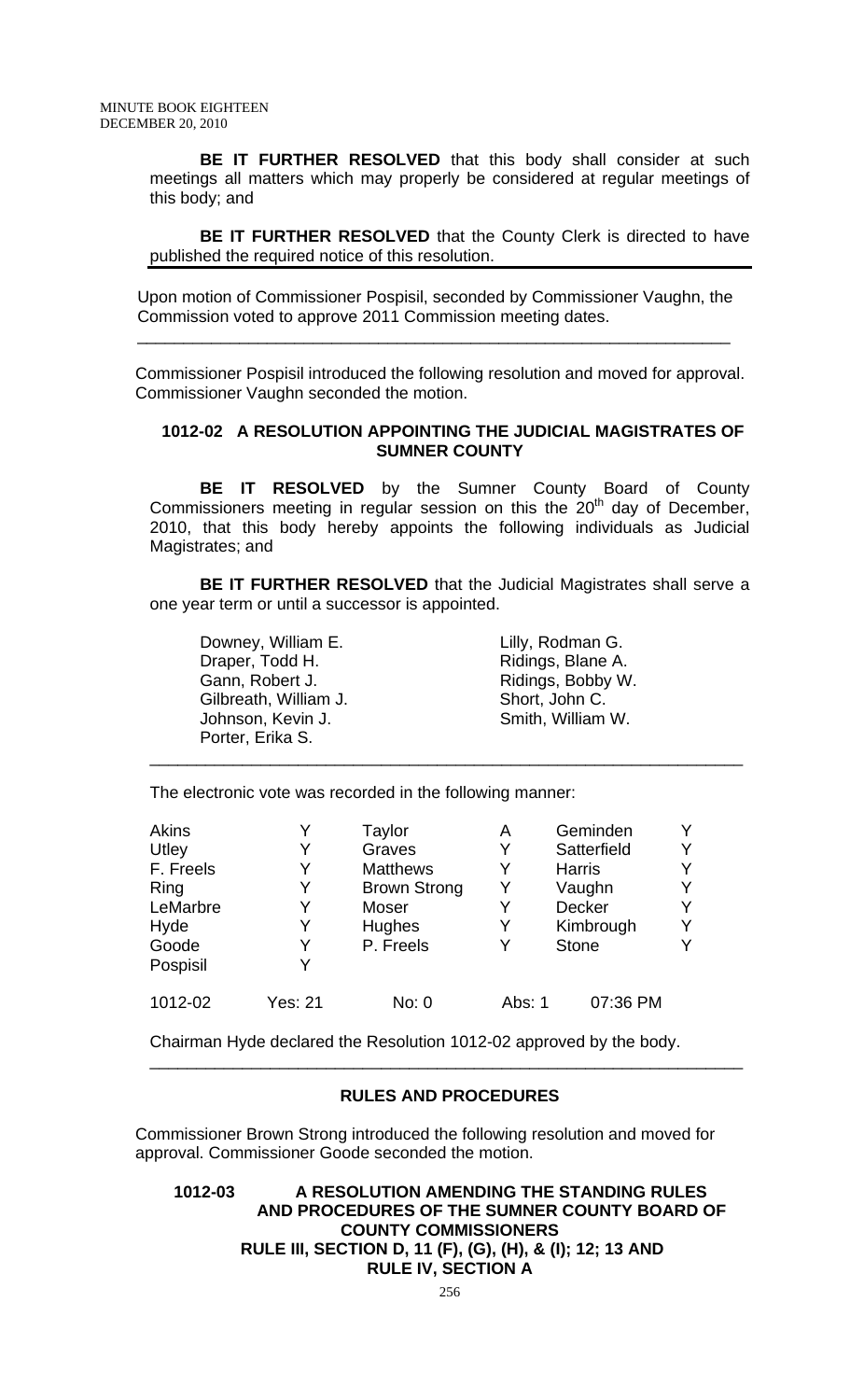**BE IT RESOLVED** by the Sumner County Board of County Commissioners meeting in regular Session on this the 20<sup>th</sup> day of December, 2010 that this body does hereby amend the standing rules of this body by deleting **RULE III, SECTION D, 11 (f), (g), (h), & (i); 12; 13 and RULE IV, SECTION A** (pages 24, 25, 26, 27, 28, 29 & 30 of the adopted (peach colored) working copy) and replacing these pages with the new format attached herewith as New Pages 24, 25, 26, 27, 28, 29 & 30(blue copy).

\_\_\_\_\_\_\_\_\_\_\_\_\_\_\_\_\_\_\_\_\_\_\_\_\_\_\_\_\_\_\_\_\_\_\_\_\_\_\_\_\_\_\_\_\_\_\_\_\_\_\_\_\_\_\_\_\_\_\_\_\_\_\_\_

The electronic vote was recorded in the following manner:

| <b>Akins</b> | Α       | Taylor              | Y        | Geminden      | Y |
|--------------|---------|---------------------|----------|---------------|---|
| Utley        |         | Graves              | Y        | Satterfield   | A |
| F. Freels    |         | <b>Matthews</b>     | Y        | <b>Harris</b> | Y |
| Ring         |         | <b>Brown Strong</b> | Y        | Vaughn        | Y |
| LeMarbre     |         | Moser               | Y        | Decker        | Y |
| Hyde         |         | Hughes              | Y        | Kimbrough     | Y |
| Goode        |         | P. Freels           | Y        | <b>Stone</b>  | v |
| Pospisil     |         |                     |          |               |   |
| 1012-03      | Yes: 20 | No: 0               | Abs: $2$ | 07:37 PM      |   |

Chairman Hyde declared the Resolution 1012-03 approved by the body.

# **BUDGET COMMITTEE**

Commissioner Moser introduced the following resolution and moved for approval. Commissioner Frank Freels seconded the motion.

## **1012-04 A RESOLUTION APPROPRIATING \$757,000.00 FROM THE 2010 BOND FUNDS FOR VARIOUS COUNTY PROJECTS AND DIRECTING THE COMMENCEMENT OF THE SAME**

 **BE IT RESOLVED** by the Sumner County Board of County Commissioners, meeting in regular session on this the  $20<sup>th</sup>$  day of December, 2010 that this body does hereby appropriate \$757,000.00 from the 2010 Bond Funds for the matching funds for the following projects:

- (1) \$185,000.00 for matching funds for the Clark House Renovation for the Sumner County Greenway Project; and
- (2) \$300,000.00 for repair, replacement or renovation of the Beech High School gym bleachers, football field light poles, access road completion and athletic facility work; and

\_\_\_\_\_\_\_\_\_\_\_\_\_\_\_\_\_\_\_\_\_\_\_\_\_\_\_\_\_\_\_\_\_\_\_\_\_\_\_\_\_\_\_\_\_\_\_\_\_\_\_\_\_\_\_\_\_\_\_\_\_\_\_

- (3) \$30,000.00 for Station Camp High School soccer field lights; and
- (4) \$242,000.00 for Merrol Hyde Magnet School Soccer and track facility.

Commissioner Hughes moved to amend the Resolution 1012-04, seconded by Commissioner Matthews, to approve Item 1 and defer Items 2,3, and 4. He further moved to request a meeting of the Chairmen of Budget, Education and General Operations Committees, along with the Commission Chairman, County Finance Director and County Executive, to review the 2010 Bond Issue projects.

AMEND TO APPROVE ONLY ITEM ONE \$185,000.00

The electronic vote was recorded in the following manner: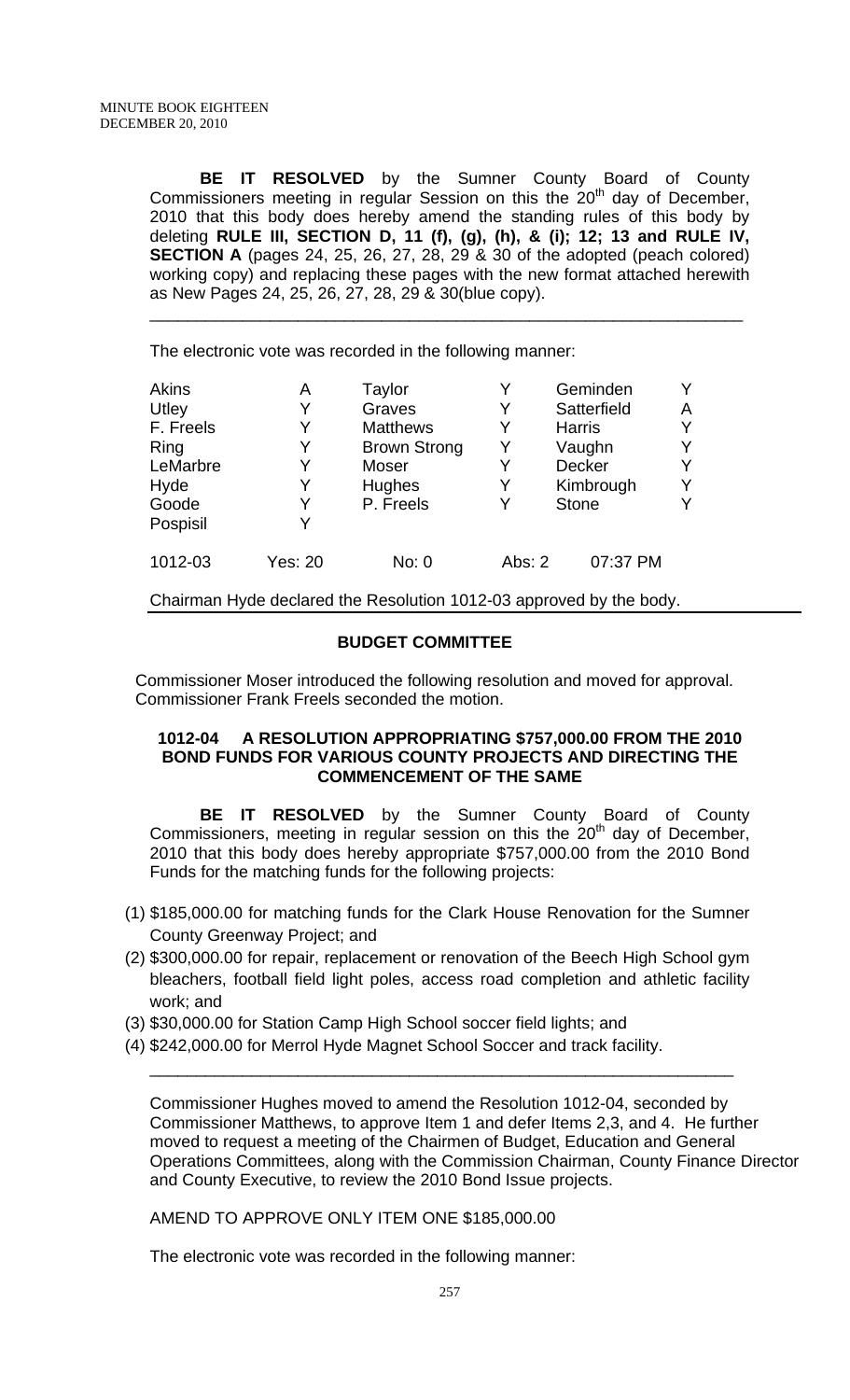#### MINUTE BOOK EIGHTEEN DECEMBER 20, 2010

| <b>Akins</b> |                | Taylor              | Y |               | Geminden    |   |
|--------------|----------------|---------------------|---|---------------|-------------|---|
| Utley        | Y              | Graves              | Y |               | Satterfield |   |
| F. Freels    | N              | <b>Matthews</b>     | Y | <b>Harris</b> |             |   |
| Ring         | Y              | <b>Brown Strong</b> | Y |               | Vaughn      |   |
| LeMarbre     | Y              | Moser               | N | <b>Decker</b> |             | N |
| Hyde         | N              | Hughes              | Y |               | Kimbrough   | Y |
| Goode        | Y              | P. Freels           | N | <b>Stone</b>  |             | N |
| Pospisil     | Y              |                     |   |               |             |   |
| 1012-04.1    | <b>Yes: 16</b> | No: 6               |   | Abs: 0        | 07:47 PM    |   |

Chairman Hyde declared the amendment approved by the body.

The electronic vote was recorded in the following manner:

| <b>Akins</b> |         | Taylor              |        | Geminden      |   |
|--------------|---------|---------------------|--------|---------------|---|
| Utley        |         | Graves              | Y      | Satterfield   | v |
| F. Freels    | Y       | <b>Matthews</b>     | Y      | <b>Harris</b> | v |
| Ring         | V       | <b>Brown Strong</b> | Υ      | Vaughn        | v |
| LeMarbre     |         | Moser               | Y      | Decker        | v |
| Hyde         |         | <b>Hughes</b>       |        | Kimbrough     | Y |
| Goode        |         | P. Freels           | Y      | Pospisil      | v |
| 1012-04      | Yes: 21 | No: 0               | Abs: 0 | 07:48 PM      |   |

Chairman Hyde declared the Resolution 1012-04 as amended approved by the body. The resulting resolution was prepared as follows:

## **1012-04 A RESOLUTION APPROPRIATING \$185,000.00 FROM THE 2010 BOND FUNDS FOR THE CLARK HOUSE RENOVATION AND CONVENING A MEETING FOR REVIEW OF THE 2010 BOND FUNDS FOR CONSIDERATION OF THE REMAINING PROPOSED PROJECTS**

 **BE IT RESOLVED** by the Sumner County Board of County Commissioners, meeting in regular session on this the  $20<sup>th</sup>$  day of December, 2010 that this body does hereby appropriate \$185,000.00 from the 2010 Bond Funds for the matching funds for the Clark House Renovation for the Sumner County Greenway Project; and

**BE IT FURTHER RESOLVED** that the County Executive and Law Director shall coordinate a meeting of the County Commission Chairman, County Executive, Budget Committee Chairman, Education Committee Chairman, and General Operations Committee Chairman, as well as the Finance Director to meet and discuss the funds remaining in the 2010 Bond Fund and the capitol projects listed below for consideration:

- 1) \$300,000.00 for repair, replacement or renovation of the Beech High School gym bleachers, football field light poles, access road completion and athletic facility work; and
- 2) \$30,000.00 for Station Camp High School soccer field lights; and
- 3) \$242,000.00 for Merrol Hyde Magnet School Soccer and track facility.

 Commissioner Moser introduced the following resolution and moved for approval. Commissioner Decker seconded the motion.

\_\_\_\_\_\_\_\_\_\_\_\_\_\_\_\_\_\_\_\_\_\_\_\_\_\_\_\_\_\_\_\_\_\_\_\_\_\_\_\_\_\_\_\_\_\_\_\_\_\_\_\_\_\_\_\_\_\_\_\_\_\_\_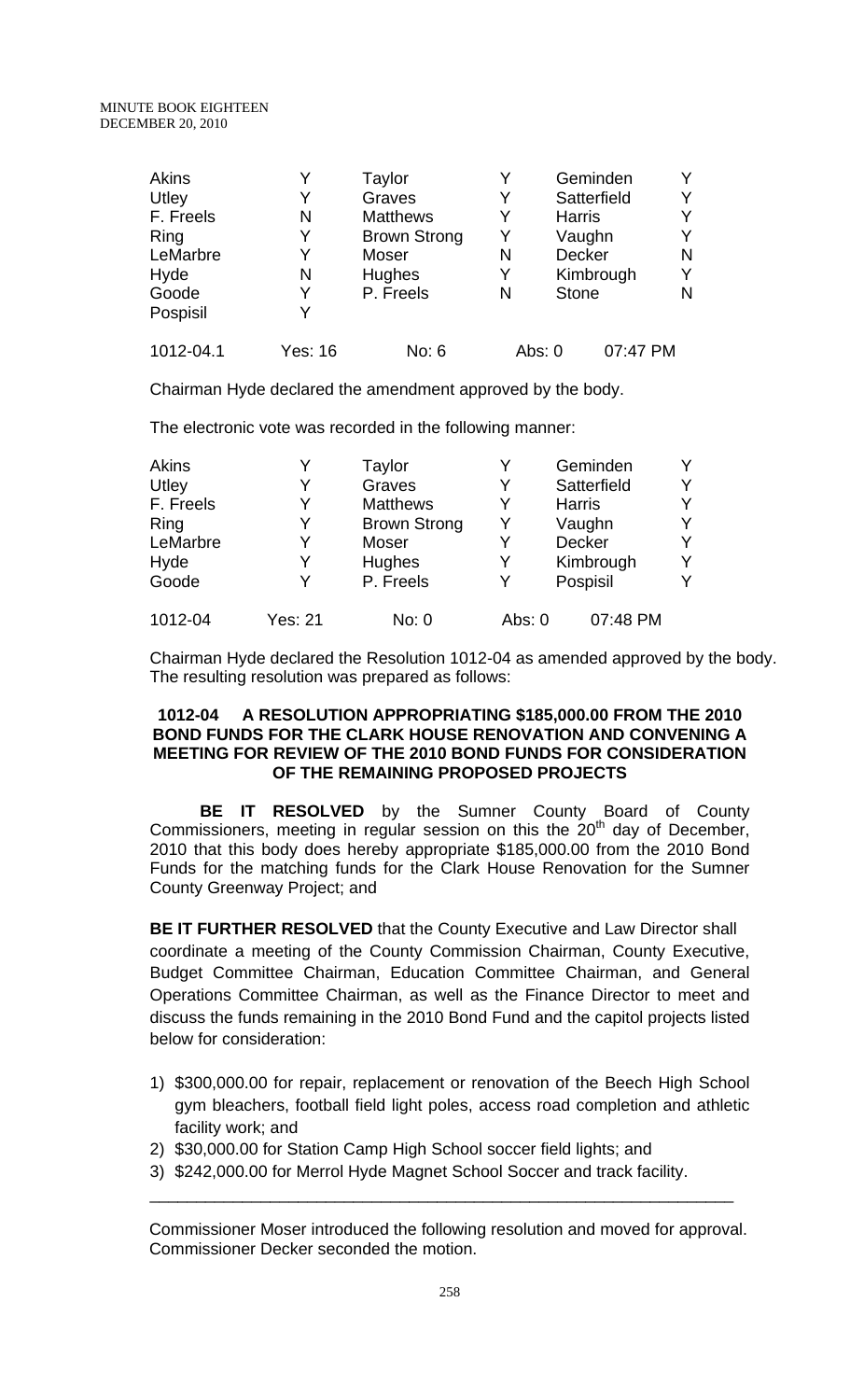### **1012-05 A RESOLUTION APPROPRIATING \$9,433.73 TO THE BOARD OF EDUCATION FOR PORTLAND EAST MIDDLE SCHOOL RENOVATIONS FROM THE PREVIOUSLY ALLOCATED 2010 BOND FUNDS**

**BE IT RESOLVED** from the Sumner County Board of County Commissioners meeting in regular session on this the 20<sup>th</sup> day of December, 2010 that this body does hereby appropriate \$9,433.73 to the Board of Education for Portland East Middle School Renovations from the previously allocated 2010 Bond Funds.

\_\_\_\_\_\_\_\_\_\_\_\_\_\_\_\_\_\_\_\_\_\_\_\_\_\_\_\_\_\_\_\_\_\_\_\_\_\_\_\_\_\_\_\_\_\_\_\_\_\_\_\_\_\_\_\_\_\_\_\_\_\_\_\_

The electronic vote was recorded in the following manner:

| <b>Akins</b> |                | Taylor              | Y      | Geminden      | Y |
|--------------|----------------|---------------------|--------|---------------|---|
| Utley        |                | Graves              |        | Satterfield   | Y |
| F. Freels    |                | <b>Matthews</b>     | Y      | <b>Harris</b> | Y |
| Ring         |                | <b>Brown Strong</b> | Y      | Vaughn        | Y |
| LeMarbre     |                | Moser               | Y      | Decker        | Y |
| Hyde         | Y              | Hughes              | Y      | Kimbrough     | Y |
| Goode        |                | P. Freels           | Y      | <b>Stone</b>  | Y |
| Pospisil     | Y              |                     |        |               |   |
| 1012-05      | <b>Yes: 22</b> | No: 0               | Abs: 0 | 07:49 PM      |   |

Chairman Hyde declared the Resolution 1012-05 approved by the body.

 Commissioner Moser introduced the following resolution and moved for approval. Commissioner Frank Freels seconded the motion.

## **1012-06 A RESOLUTION APPROPRIATING \$90,309.66 TO THE BOARD OF EDUCATION FOR VARIOUS PROJECTS FROM THE PREVIOUSLY ALLOCATED 2010 BOND FUNDS IF AVAILABLE**

**BE IT RESOLVED** from the Sumner County Board of County Commissioners meeting in regular session on this the  $20<sup>th</sup>$  day of December, 2010 that this body does hereby appropriate \$90,309.66 to the Board of Education for various projects from the previously allocated 2010 Bond Funds as shown below:

- (1) \$50,000 for HVAC units at Portland East Middle School; and
- (2) \$10,109.66 for additional consulting work; and
- (3) \$2,800.00 for construction administration at Gene Brown Elementary School; and
- (4) \$27,400.00 for drainage work at Merrol Hyde Magnet School

**BE IT FURTHER RESOLVED** that, in the event the previously appropriated allocations will not cover the cost of these projects, the Board of Education shall use their Capital Projects Reserve Fund from the General Purpose School Fund to complete the work set forth above.

Chairman Hyde recognized County Finance Director David Lawing who stated that there was enough allocated in the 2010 Bond to cover these expenses.

\_\_\_\_\_\_\_\_\_\_\_\_\_\_\_\_\_\_\_\_\_\_\_\_\_\_\_\_\_\_\_\_\_\_\_\_\_\_\_\_\_\_\_\_\_\_\_\_\_\_\_\_\_\_\_\_\_\_\_\_\_\_\_\_

The electronic vote was recorded in the following manner:

| <b>Akins</b> | Taylor | Geminden    |  |
|--------------|--------|-------------|--|
| Utley        | Graves | Satterfield |  |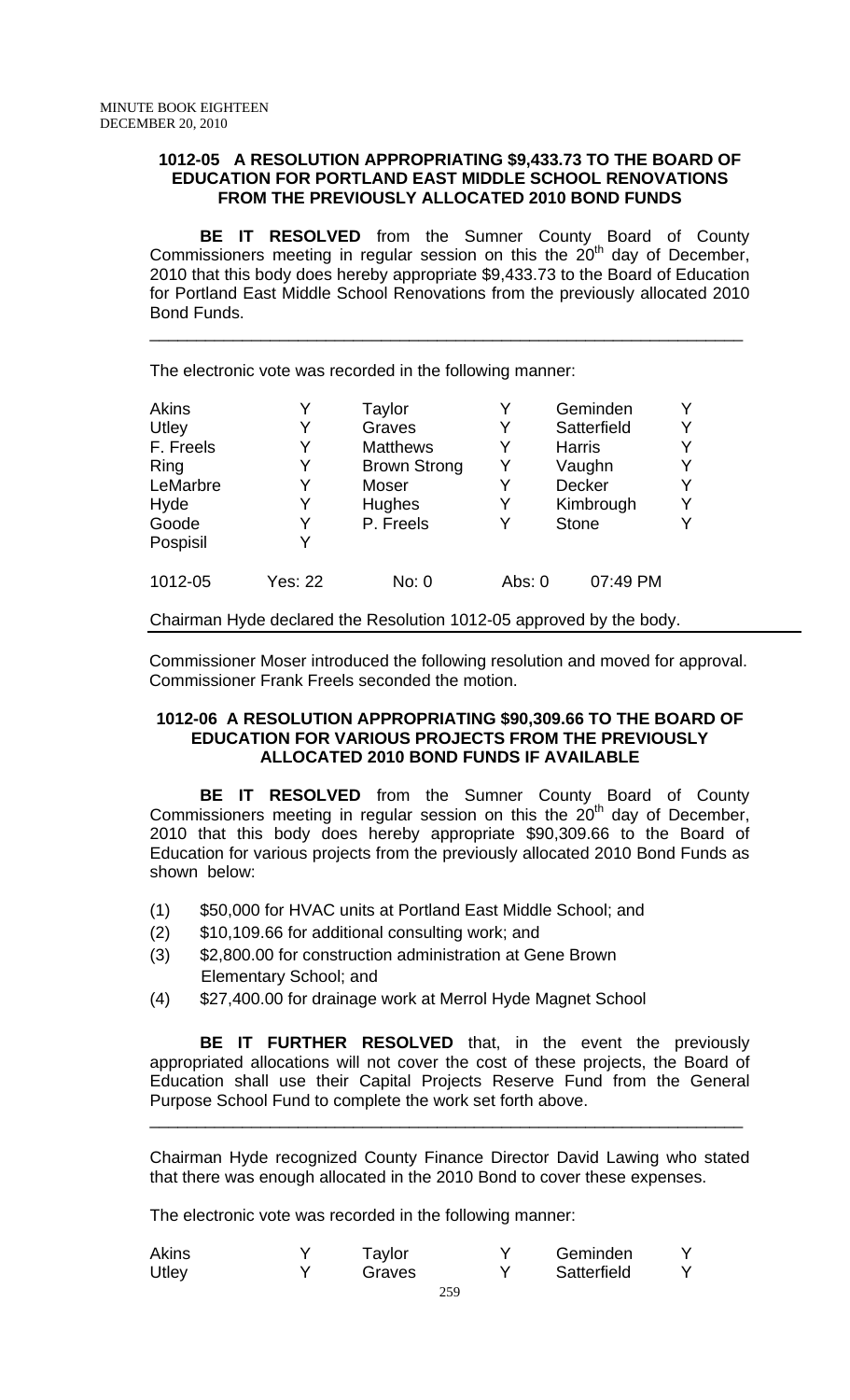| F. Freels |                | <b>Matthews</b>                                                     |          | <b>Harris</b> |   |
|-----------|----------------|---------------------------------------------------------------------|----------|---------------|---|
| Ring      | Y              | <b>Brown Strong</b>                                                 | Y        | Vaughn        | Y |
| LeMarbre  | Y              | Moser                                                               | Y        | <b>Decker</b> | Y |
| Hyde      | Y              | Hughes                                                              | Y        | Kimbrough     | Y |
| Goode     | Y              | P. Freels                                                           | Y        | <b>Stone</b>  | Y |
| Pospisil  | Y              |                                                                     |          |               |   |
| 1012-06   | <b>Yes: 22</b> | No: 0                                                               | Abs: $0$ | 07:51 PM      |   |
|           |                | Chairman Hyde declared the Resolution 1012-06 approved by the body. |          |               |   |

 Commissioner Moser introduced the following resolution and moved for approval. Commissioner Akins seconded the motion.

### **1012-08 A RESOLUTION APPROPRIATING \$100,000.00 FROM THE COUNTY GENERAL FUND RESERVE TO BE PAID IN TWO ANNUAL INSTALLMENTS OF \$50,000.00 TO THE CITY OF WESTMORELAND FOR RENOVATIONS TO THE EXPO CENTER**

**BE IT RESOLVED** by the Sumner County Board of County Commissioners meeting in regular session on this the  $20<sup>th</sup>$  day of December. 2010 that this body does hereby appropriate a \$100,000.00 charitable contribution from the county general reserve fund to the city of Westmoreland, to be paid in two installments of \$50,000.00, for expo center renovations; and

**BE IT FURTHER RESOLVED** that is the expo center property is sold before December 2020 to a for-profit entity, any contributions made by the county shall be repaid to the county from the sale proceeds; and

**BE IT FURTHER RESOLVED** that prior to any contributions being paid, the city of Westmoreland and the Industrial Development Board shall adopt an ordinance or resolution accepting the reversionary terms of this resolution; and

\_\_\_\_\_\_\_\_\_\_\_\_\_\_\_\_\_\_\_\_\_\_\_\_\_\_\_\_\_\_\_\_\_\_\_\_\_\_\_\_\_\_\_\_\_\_\_\_\_\_\_\_\_\_\_\_\_\_\_\_\_\_\_\_

After discussion, Commissioner Goode moved, seconded by Commissioner Kimbrough, to defer the resolution for one month.

The electronic vote was recorded in the following manner:

| <b>DEFER 1012-08</b> |        |                     |        |               |   |
|----------------------|--------|---------------------|--------|---------------|---|
| <b>Akins</b>         | N      | Taylor              | N      | Geminden      |   |
| Utley                | Y      | Graves              | N      | Satterfield   | N |
| F. Freels            | N      | <b>Matthews</b>     | Y      | <b>Harris</b> | N |
| Ring                 | N      | <b>Brown Strong</b> | Y      | Vaughn        | N |
| LeMarbre             | Y      | Moser               | N      | <b>Decker</b> | Y |
| Hyde                 | N      | Hughes              | Y      | Kimbrough     | Y |
| Goode                | Y      | P. Freels           | N      | <b>Stone</b>  | N |
| Pospisil             | N      |                     |        |               |   |
| <b>DEFER</b>         | Yes: 9 | No: 13              | Abs: 0 | 07:57 PM      |   |

Chairman Hyde declared the motion to defer failed to be approved by the body.

Commissioner Satterfield moved, seconded by Commissioner Vaughn, to suspend the rules and allow Mike Carter, Mayor-Elect of Westmoreland, to speak on the matter. The motion carried. Mr. Carter stated that a business plan for the facility and an audit were in the final stages of preparation.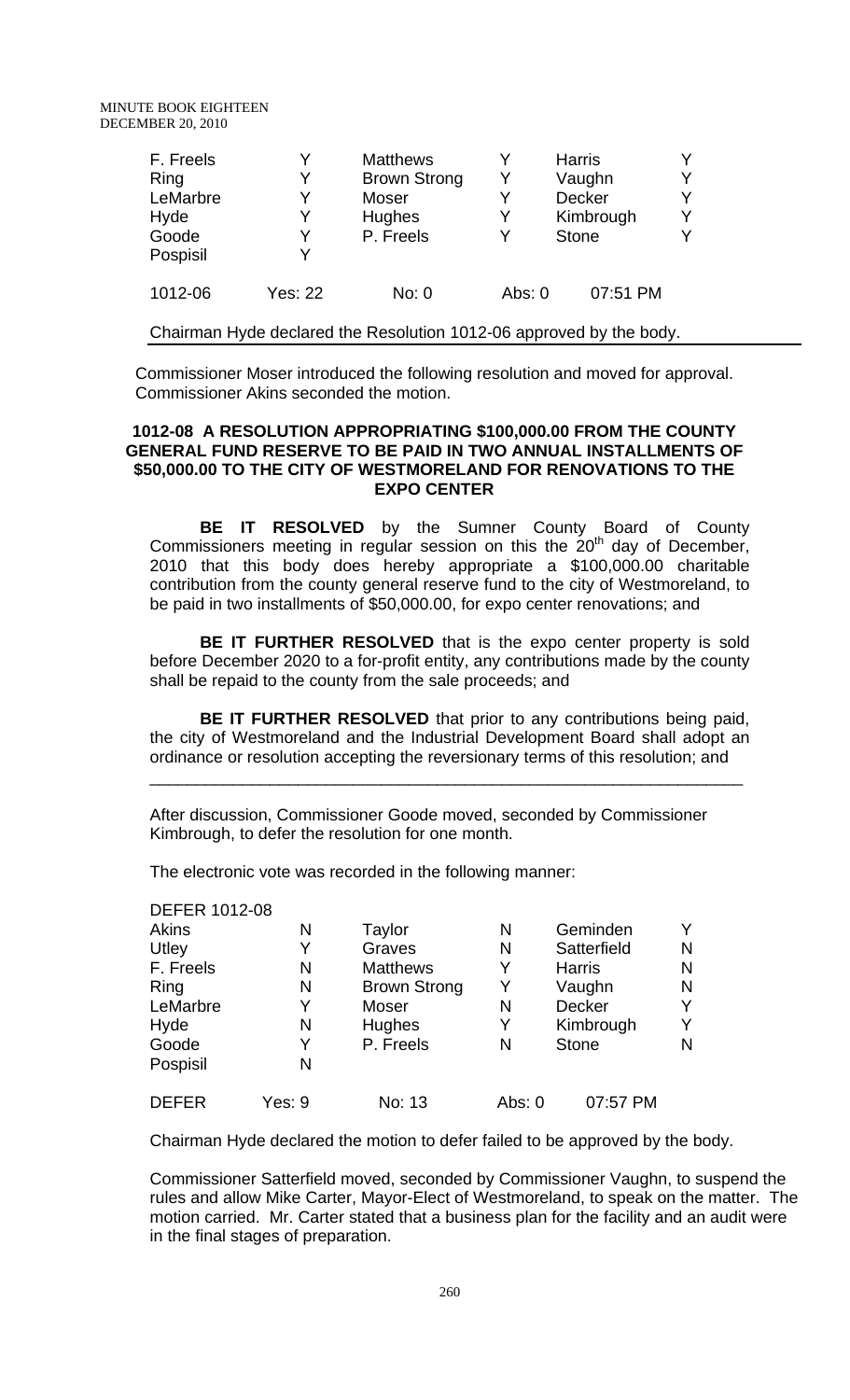Commissioner Ring moved, seconded by Commissioner Graves, to amend the resolution to appropriated \$50,000.00 of the \$100,000.00 and withhold the additional \$50,000.00 until the business plan and audited statements are provided to the Commission.

The electronic vote was recorded in the following manner:

|              |                | AMEND TO HOLD SECOND PAYMENT UNTIL FINANCIALS PROVIDED |        |               |   |
|--------------|----------------|--------------------------------------------------------|--------|---------------|---|
| Akins        |                | Taylor                                                 | N      | Geminden      |   |
| Utley        |                | Graves                                                 | Y      | Satterfield   |   |
| F. Freels    | Y              | <b>Matthews</b>                                        | Y      | <b>Harris</b> |   |
| Ring         | Y              | <b>Brown Strong</b>                                    | Y      | Vaughn        |   |
| LeMarbre     | Y              | Moser                                                  | N      | <b>Decker</b> |   |
| Hyde         | Y              | <b>Hughes</b>                                          | N      | Kimbrough     | N |
| Goode        | N              | P. Freels                                              | Y      | <b>Stone</b>  |   |
| Pospisil     |                |                                                        |        |               |   |
| <b>AMEND</b> | <b>Yes: 17</b> | No: 5                                                  | Abs: 0 | 08:22 PM      |   |

Chairman Hyde declared the motion approved by the body.

Commissioner Vaughn moved, seconded by Commissioner Pospisil, to amend the resolution to give the City of Westmoreland \$10,000.00 to allow time for the city to come back with the business plan.

The electronic vote was recorded in the following manner:

|                     |                | AMEND TO PAY ONLY \$10,000.00 UNTIL FINANCIALS PROVIDED |   |                      |   |
|---------------------|----------------|---------------------------------------------------------|---|----------------------|---|
| Akins               | N              | Taylor                                                  | N | Geminden             | N |
| Utley               | N              | Graves                                                  | N | Satterfield          |   |
| <b>Matthews</b>     | Y              | <b>Harris</b>                                           | N | Ring                 |   |
| <b>Brown Strong</b> | Y              | Vaughn                                                  | Y | LeMarbre             | v |
| Moser               | N              | <b>Decker</b>                                           | Y | Hyde                 | N |
| Hughes              |                | Kimbrough                                               | Y | Goode                |   |
| P. Freels           | N              | <b>Stone</b>                                            | N | Pospisil             |   |
| AMEND <sub>2</sub>  | <b>Yes: 11</b> | No: 10                                                  |   | 08:29 PM<br>Abs: $0$ |   |

 $\overline{A}$ 

Chairman Hyde declared the amendment failed to be approved by the body.

Commissioner Kimbrough moved, seconded by Commissioner Goode, to refer the resolution to the Budget Committee.

The electronic vote was recorded in the following manner:

| <b>REFER 1012-08</b> |        |                     |        |               |   |
|----------------------|--------|---------------------|--------|---------------|---|
| Akins                | Ν      | Taylor              | N      | Geminden      | N |
| Utley                | N      | Graves              | N      | Satterfield   | N |
| F. Freels            | N      | <b>Matthews</b>     | Y      | <b>Harris</b> | N |
| Ring                 | N      | <b>Brown Strong</b> | Y      | Vaughn        | N |
| LeMarbre             | N      | Moser               | N      | <b>Decker</b> | Y |
| Hyde                 | N      | Hughes              | Y      | Kimbrough     | Y |
| Goode                | Y      | P. Freels           | N      | <b>Stone</b>  | N |
| Pospisil             | N      |                     |        |               |   |
| <b>REFER</b>         | Yes: 6 | No: 16              | Abs: 0 | 08:31 PM      |   |

Chairman Hyde declared the motion failed to pass.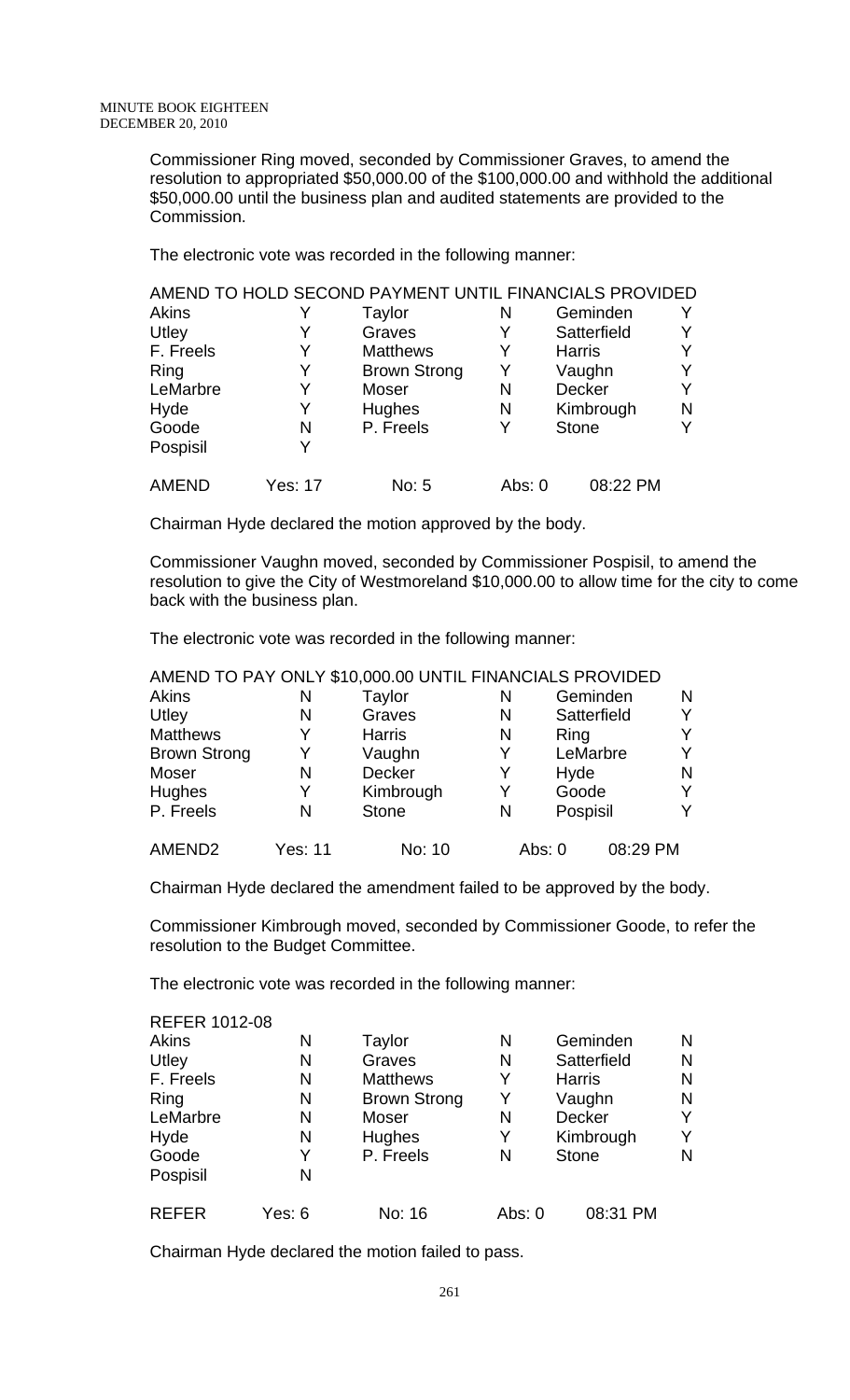The electronic vote was recorded on the resolution as amended in the following manner:

| <b>Akins</b> | Y              | Taylor              | Y      | Geminden      |   |
|--------------|----------------|---------------------|--------|---------------|---|
| Utley        |                | Graves              | Y      | Satterfield   | Y |
| F. Freels    |                | <b>Matthews</b>     | N      | <b>Harris</b> |   |
| Ring         | Y              | <b>Brown Strong</b> | Y      | Vaughn        |   |
| LeMarbre     | Y              | Moser               | Y      | Decker        | Y |
| Hyde         |                | Hughes              | N      | Kimbrough     | N |
| Goode        | N              | P. Freels           | Y      | <b>Stone</b>  |   |
| Pospisil     | Y              |                     |        |               |   |
| 1012-08      | <b>Yes: 18</b> | No: 4               | Abs: 0 | 08:32 PM      |   |

Chairman Hyde declared the Resolution 1012-08 as amended approved by the body. The resulting resolution was prepared as follows:

### **1012-08 A RESOLUTION APPROPRIATING \$100,000.00 FROM THE COUNTY GENERAL FUND RESERVE TO BE PAID IN TWO ANNUAL INSTALLMENTS OF \$50,000.00 TO THE CITY OF WESTMORELAND FOR RENOVATIONS TO THE EXPO CENTER**

**BE IT RESOLVED** by the Sumner County Board of County Commissioners meeting in regular session on this the  $20<sup>th</sup>$  day of December, 2010 that this body does hereby appropriate a \$100,000.00 charitable contribution from the county general reserve fund to the city of Westmoreland, to be paid in two installments of \$50,000.00, for expo center renovations; and

**BE IT FURTHER RESOLVED** that is the expo center property is sold before December 2020 to a for-profit entity, any contributions made by the county shall be repaid to the county from the sale proceeds; and

**BE IT FURTHER RESOLVED** that prior to any contributions being paid, the city of Westmoreland and the Industrial Development Board shall adopt an ordinance or resolution accepting the reversionary terms of this resolution; and

**BE IT FURTHER RESOLVED** that the second annual installment shall not be paid until a business plan and audited financial statement shall be provided by the City of Westmoreland and the Westmoreland Industrial Development Board to the Sumner County Finance Department.

\_\_\_\_\_\_\_\_\_\_\_\_\_\_\_\_\_\_\_\_\_\_\_\_\_\_\_\_\_\_\_\_\_\_\_\_\_\_\_\_\_\_\_\_\_\_\_\_\_\_\_\_\_\_\_\_\_\_\_\_\_\_\_\_

# **CONSENT AGENDA**

 Commissioner Moser introduced the following resolution and moved for approval. Commissioner Freels seconded the motion.

## **1012-07 A RESOLUTION RESTATING THE POLICY THAT SUMNER COUNTY, TENNESSEE DOES NOT DISCRIMINATE ON THE BASIS OF RACE, SEX, COLOR, RELIGION, NATIONAL ORIGIN, AGE, DISABILITY OR VETERAN STATUS**

**BE IT RESOLVED** by the Sumner County Board of County Commissioners meeting in regular session on this the  $20<sup>th</sup>$  day of December, 2010, that this body hereby restates its policy that Sumner County, Tennessee, does not discriminate on the basis of race, sex, color, religion, national origin, age, disability or veteran status.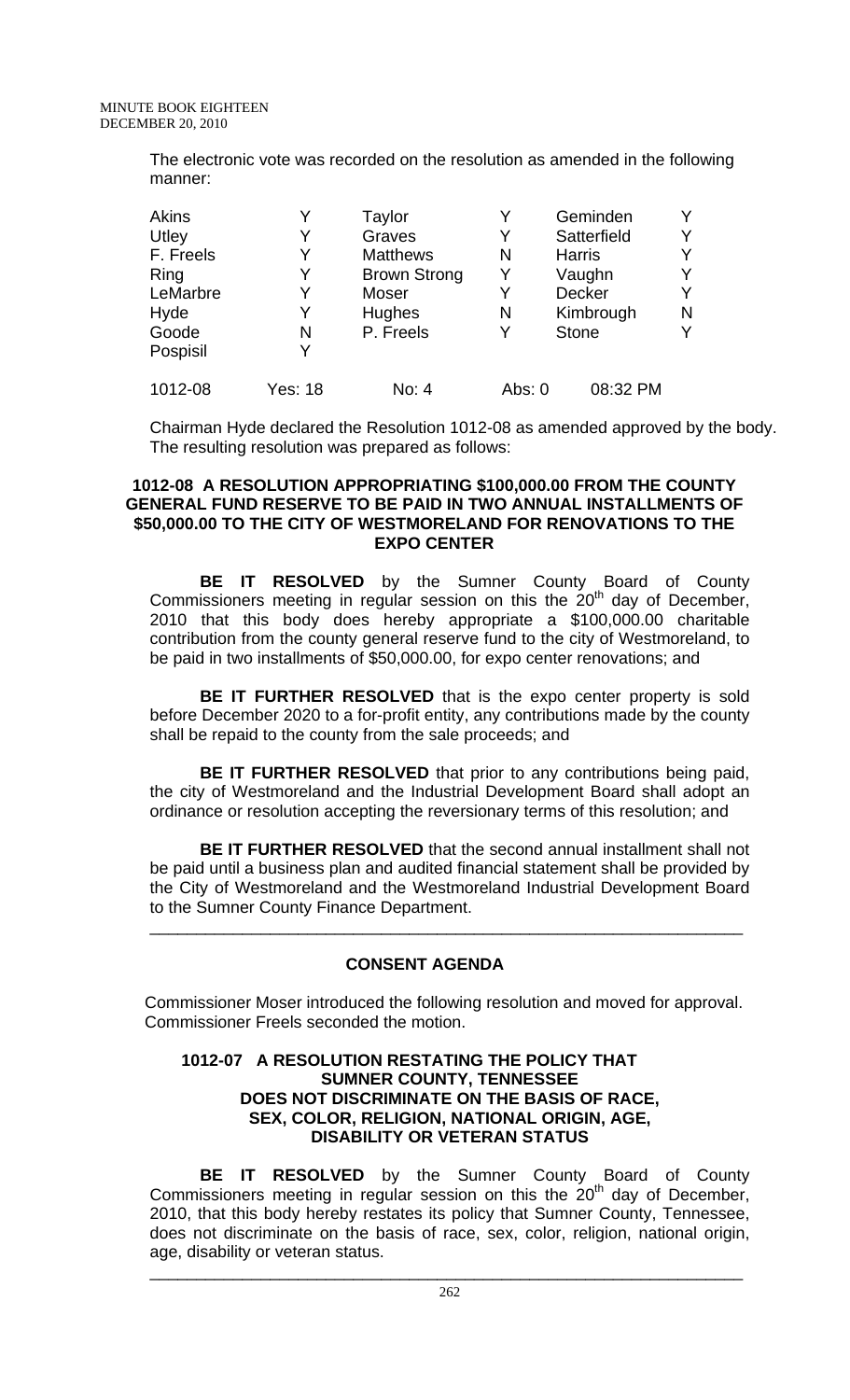### **1012-10 A RESOLUTION APPROPRIATING \$172,114.00 FROM THE COUNTY GENERAL FUND RESERVE TO THE BUDGET OF THE REGISTRAR OF VOTERS FOR THE SPECIAL ELECTIONS FOR OUR STATE SENATOR**

**BE IT RESOLVED** from the Sumner County Board of County Commissioners meeting in regular session on this the  $20<sup>th</sup>$  day of December, 2010 that this body does hereby appropriate \$172,114.00**,** from the County General Fund Reserve to the various accounts of the budget of the Registrar of Voters for the special elections for our state senator as shown on the attached schedule.

# **1012-11 A RESOLUTION APPROPRIATING \$32,000.00 IN PASS-THROUGH FUNDS TO THE REGISTER OF DEEDS FROM DATA PROCESSING FEES FOR COMPUTER EQUIPMENT**

\_\_\_\_\_\_\_\_\_\_\_\_\_\_\_\_\_\_\_\_\_\_\_\_\_\_\_\_\_\_\_\_\_\_\_\_\_\_\_\_\_\_\_\_\_\_\_\_\_\_\_\_\_\_\_\_\_\_\_\_\_\_\_\_

**BE IT RESOLVED** from the Sumner County Board of County Commissioners meeting in regular session on this the  $20<sup>th</sup>$  day of December, 2010 that this body does hereby appropriate \$32,000.00 in pass-through funds from Fees collected to the Data Processing Equipment Account as shown on the attached schedule.

## **1012-12 A RESOLUTION APPROPRIATING \$34,354.65 IN PASS-THROUGH FUNDS TO THE OFFICE OF THE SHERIFF VARIOUS ACCOUNTS FOR INMATE MEDICAL CARE AND GRANT PROJECTS**

\_\_\_\_\_\_\_\_\_\_\_\_\_\_\_\_\_\_\_\_\_\_\_\_\_\_\_\_\_\_\_\_\_\_\_\_\_\_\_\_\_\_\_\_\_\_\_\_\_\_\_\_\_\_\_\_\_\_\_\_\_\_\_\_

**BE IT RESOLVED** from the Sumner County Board of County Commissioners meeting in regular session on this the  $20<sup>th</sup>$  day of December, 2010 that this body does hereby appropriate \$34,354.65 in pass-through funds from Funds collected to various accounts as shown on the attached schedule for inmate medical care and previously approved projects.

#### **1012-13 A RESOLUTION APPROPRIATING, \$5,582.00 IN PASS THROUGH FUNDS TO THE COUNTY GENERAL FUND FROM SALE OF DURHAM BOOKS**

\_\_\_\_\_\_\_\_\_\_\_\_\_\_\_\_\_\_\_\_\_\_\_\_\_\_\_\_\_\_\_\_\_\_\_\_\_\_\_\_\_\_\_\_\_\_\_\_\_\_\_\_\_\_\_\_\_\_\_\_\_\_\_\_

**BE IT RESOLVED** from the Sumner County Board of County Commissioners meeting in regular session on this the  $20<sup>th</sup>$  day of December, 2010 that this body does hereby appropriate, \$5,582.00 in pass through funds to the County General Fund from sale of Durham books.

#### **1012-14 A RESOLUTION APPROPRIATING \$6,000.00 FROM COURT HOUSE AND JAIL MAINTENANCE TO DATA PROCESSING FOR COUNTY WEBSITE EXPENSES**

\_\_\_\_\_\_\_\_\_\_\_\_\_\_\_\_\_\_\_\_\_\_\_\_\_\_\_\_\_\_\_\_\_\_\_\_\_\_\_\_\_\_\_\_\_\_\_\_\_\_\_\_\_\_\_\_\_\_\_\_\_\_\_\_

**BE IT RESOLVED** from the Sumner County Board of County  $Commissioners meeting in regular session on this the  $20<sup>th</sup>$  day of December,$ 2010 that this body does hereby appropriate \$6,000.00 from Courthouse and Jail Maintenance Account to Data Processing Account for County Website Expenses as shown on the attached schedule.

\_\_\_\_\_\_\_\_\_\_\_\_\_\_\_\_\_\_\_\_\_\_\_\_\_\_\_\_\_\_\_\_\_\_\_\_\_\_\_\_\_\_\_\_\_\_\_\_\_\_\_\_\_\_\_\_\_\_\_\_\_\_\_\_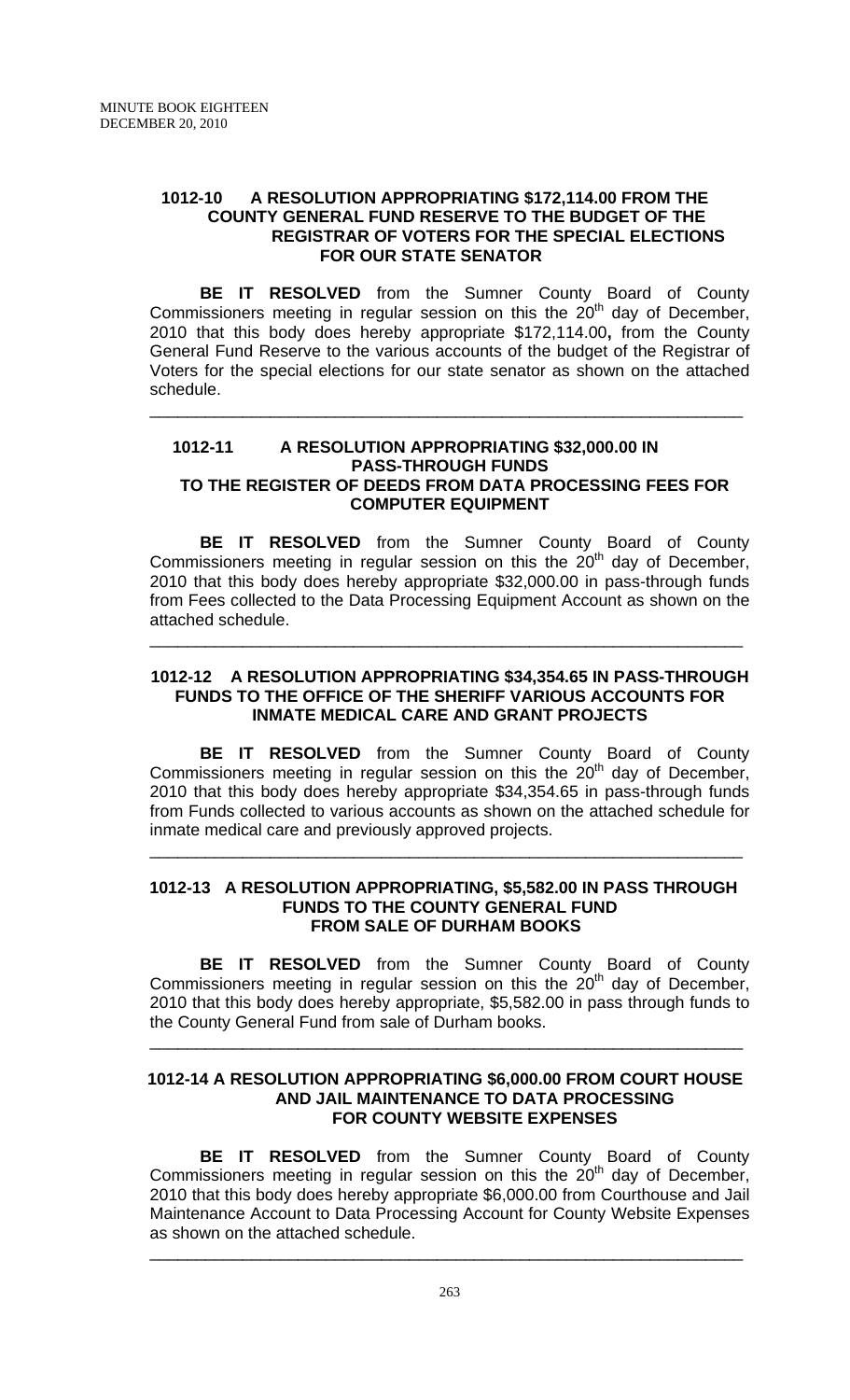#### **1012-15 A RESOLUTION APPROVING THE FISCAL YEAR 2010-2011 SUMNERCOUNTY BOARD OF EDUCATION GENERAL PURPOSE SCHOOL FUND BUDGET AMENDMENTS AND APPROPRIATING AND/OR TRANSFERRING SUCH FUNDS AS REQUIRED**

**BE IT RESOLVED** by the Sumner County Board of County Commissioners meeting in regular session on this the  $20<sup>th</sup>$  day of December, 2010 that this body hereby approves the 2010-2011 Sumner County Board of Education General Purpose School Fund budget amendments and appropriates and/or transfers such funds among the various accounts as shown on the attached schedule which is hereby incorporated as a part of this resolution.

\_\_\_\_\_\_\_\_\_\_\_\_\_\_\_\_\_\_\_\_\_\_\_\_\_\_\_\_\_\_\_\_\_\_\_\_\_\_\_\_\_\_\_\_\_\_\_\_\_\_\_\_\_\_\_\_\_\_\_\_\_\_\_\_

The electronic vote was recorded in the following manner:

| <b>Akins</b> |   | Taylor              | Y     | Geminden      |          |
|--------------|---|---------------------|-------|---------------|----------|
| Utley        | Y | Graves              | Y     | Satterfield   | Y        |
| F. Freels    | Y | <b>Matthews</b>     | Y     | <b>Harris</b> |          |
| Ring         | Y | <b>Brown Strong</b> | Y     | Vaughn        | Y        |
| LeMarbre     | Y | Moser               | Y     | Decker        | Y        |
| Hyde         | Y | Hughes              | Y     | Kimbrough     | Y        |
| Goode        | Y | P. Freels           | Y     | <b>Stone</b>  | Y        |
| Pospisil     | Y |                     |       |               |          |
| 1012-CONSENT |   | <b>Yes: 22</b>      | No: 0 | Abs: $0$      | 08:33 PM |

Chairman Hyde declared the Consent Agenda items approved by the body.

# **EXECUTIVE SESSION**

Chairman Hyde declared the Commission in executive session at 8:45 p.m. The Commission reconvened and Commissioner Freels moved, seconded by Commissioner Graves, to adopt the following resolution:

\_\_\_\_\_\_\_\_\_\_\_\_\_\_\_\_\_\_\_\_\_\_\_\_\_\_\_\_\_\_\_\_\_\_\_\_\_\_\_\_\_\_\_\_\_\_\_\_\_\_\_\_\_\_\_\_\_\_\_\_\_\_\_\_

# **1012-16 A RESOLUTION RESCINDING THE SUMNER COUNTY ROAD FEE, DESIGNATING WINDING UP OF COLLECTED FEES**

 **BE IT RESOLVED** by the Sumner County Board of County Commissioners, meeting in regular session on this the  $20<sup>th</sup>$  day of December, 2010, that this body does hereby rescind the Sumner County Road Fee and the policies and procedures adopted by this body on December 17, 2007 pursuant to Resolution 0712-09 and on March 17, 2008 pursuant to Resolution 0803-02 (together the "Resolutions") for the collection and administration thereof and the Road Fee created pursuant to the Resolutions shall no longer be collected; and

**BE IT FURTHER RESOLVED** that Sumner County shall use reasonable efforts to refund the Road Fees that it has collected pursuant to the Resolutions to those persons and entities which paid such Fees pursuant to the following procedures:

Sumner County shall publish a notice three (3) times in a newspaper of general circulation (whether in the legal notices section or some other section) indicating that refunds of the Road Fee will be made to those person and entities which present proper proof that they paid the Fee. Any persons or entities claiming a refund of such Fee will have the burden to prove that they paid it. Upon submission of such proof (e.g., a cancelled check), Sumner County shall promptly refund to them (without interest) such Road Fee(s) which they paid. A